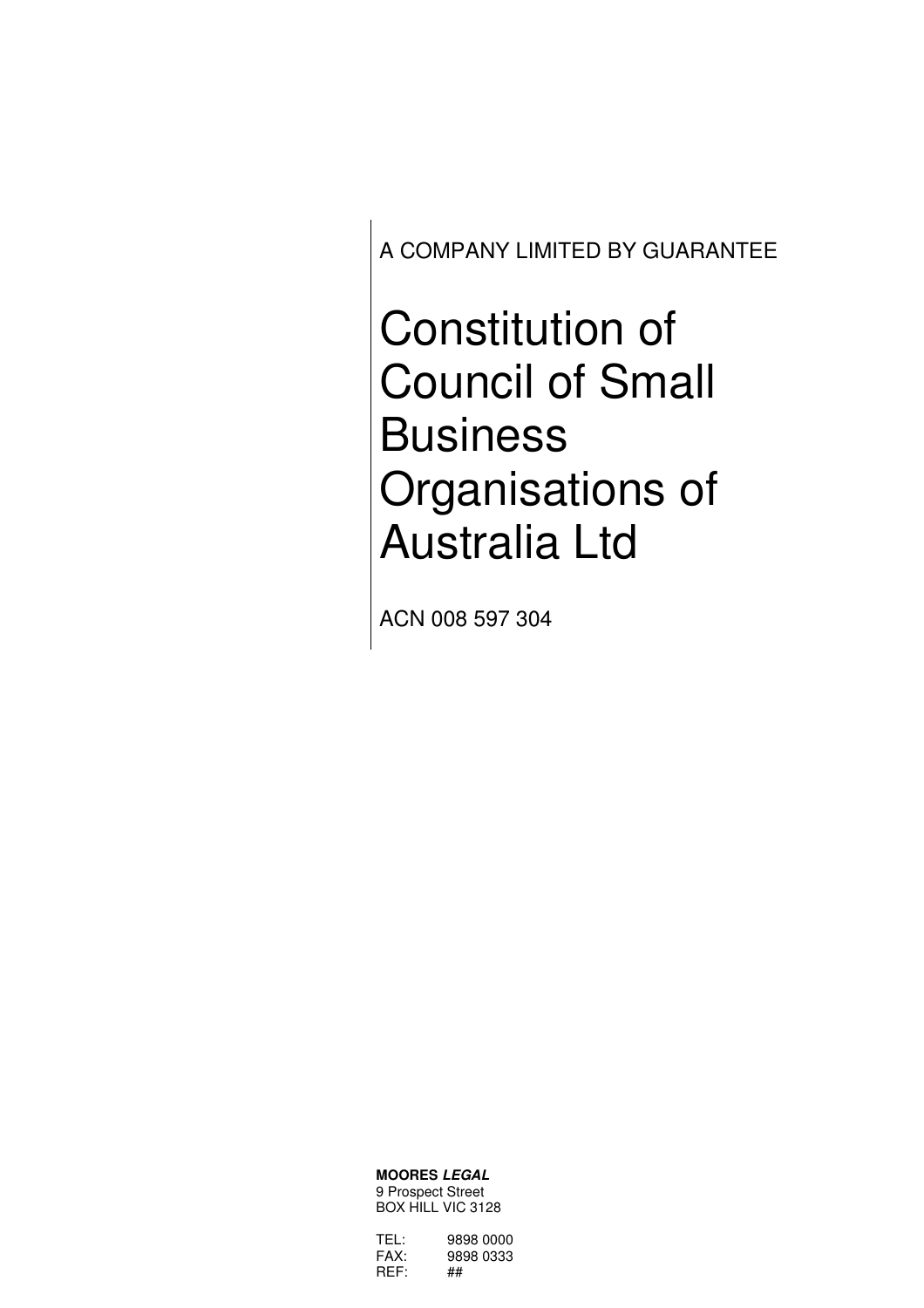#### **1. PRELIMINARY**

#### **1.1 Exclusion of replaceable rules**

The replaceable rules contained in the Act do not apply to the Company.

#### **1.2 Definitions and interpretation**

In this Constitution:

- (a) "Act" means the Corporations Act 2001 or any statutory modification or re-enactment thereof for the time being in force.
- (b) "the Company" means Council of Small Business Organisations of Australia Ltd ACN 008 597 304.
- (c) "Directors" means the directors for the time being of the Company.
- (d) "Board" means the board of Directors for the time being of the Company.
- (e) "Chair" means the person appointed to the office of chairperson under clause 4.8(a).
- (f) "Executive Officer" means the Executive Officer appointed by the Board.
- (g) "Guaranteed Amount" means the amount set out in Clause 1.5.
- (h) "Member" means a member or body corporate whose name is entered in the Register as a member of the Company in accordance with clause 2.3. Members collectively may be known as "the Council".
- (i) "Office bearers" means a Director appointed as an office bearer under section 4.8 including the Chair, Deputy Chair and Treasurer.
- (j) "Principal Purpose" means the purpose set out in clause 1.3.
- (k) "Register" means the register of Members under the Act.
- (l) "Seal" means the common seal of the Company (if any).
- (m) "Secretary" means the secretary for the time being of the Company and if there are joint secretaries, any one or more of such joint secretaries.
- (n) Except so far as the contrary intention appears in this Constitution, an expression has, in a provision of this Constitution that deals with a matter dealt with by a particular provision of the Act, the same meaning as in that provision of the Act.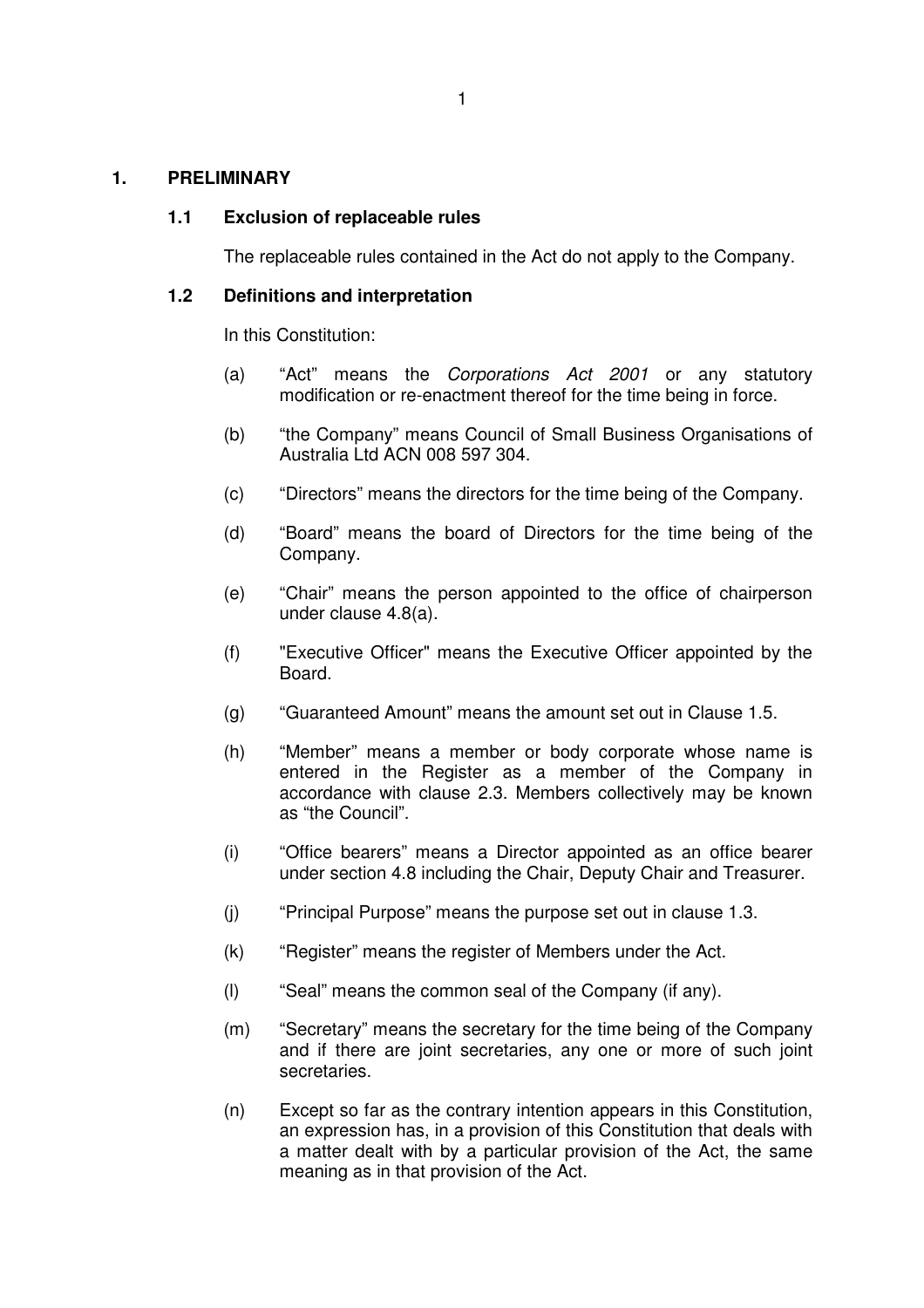(o) Words importing any one gender shall be deemed and taken to include all genders and the singular to include the plural and the plural the singular unless the contrary as to gender or number is expressly provided.

## **1.3 Principal Purpose and powers**

- (a) The Principal Purpose of the Company is to advance commerce in the small business sector in Australia.
- (b) Solely for the purpose of furthering the Principal Purpose, activities the Company may undertake are:
	- (i) fostering an increased knowledge, awareness and understanding of the role of small business in Australia at all appropriate levels of government, industry and commerce;
	- (ii) promoting the development of small business in Australia;
	- (iii) identifying issues of common concern for the development of small business and seek to develop a consensus view on appropriate policies;
	- (iv) representing the Company's views to governments and other appropriate organisations;
	- (v) undertaking any activity directed towards the advancement of small business in Australia; and
	- (vi) subject to the Act and to any other provision of this Constitution, do all such things that a company may do as are needed to further the Principal Purpose.

## **1.4 Application of income and property**

- (a) The income and property of the Company must be applied solely towards the Principal Purpose.
- (b) No portion of the profits, income or property of the Company may be paid or transferred directly or indirectly to Members by way of dividend, bonus or otherwise in their capacity as members.
- (c) This clause 1.4 does not prohibit indemnification of, or payment of premiums on contracts of insurance for, any director to the extent permitted by law and this constitution.
- (d) Payment may be made in good faith to any member of the Company:
	- (i) in return for any services actually rendered to the Company;
	- (ii) for goods supplied in the ordinary and usual way of business;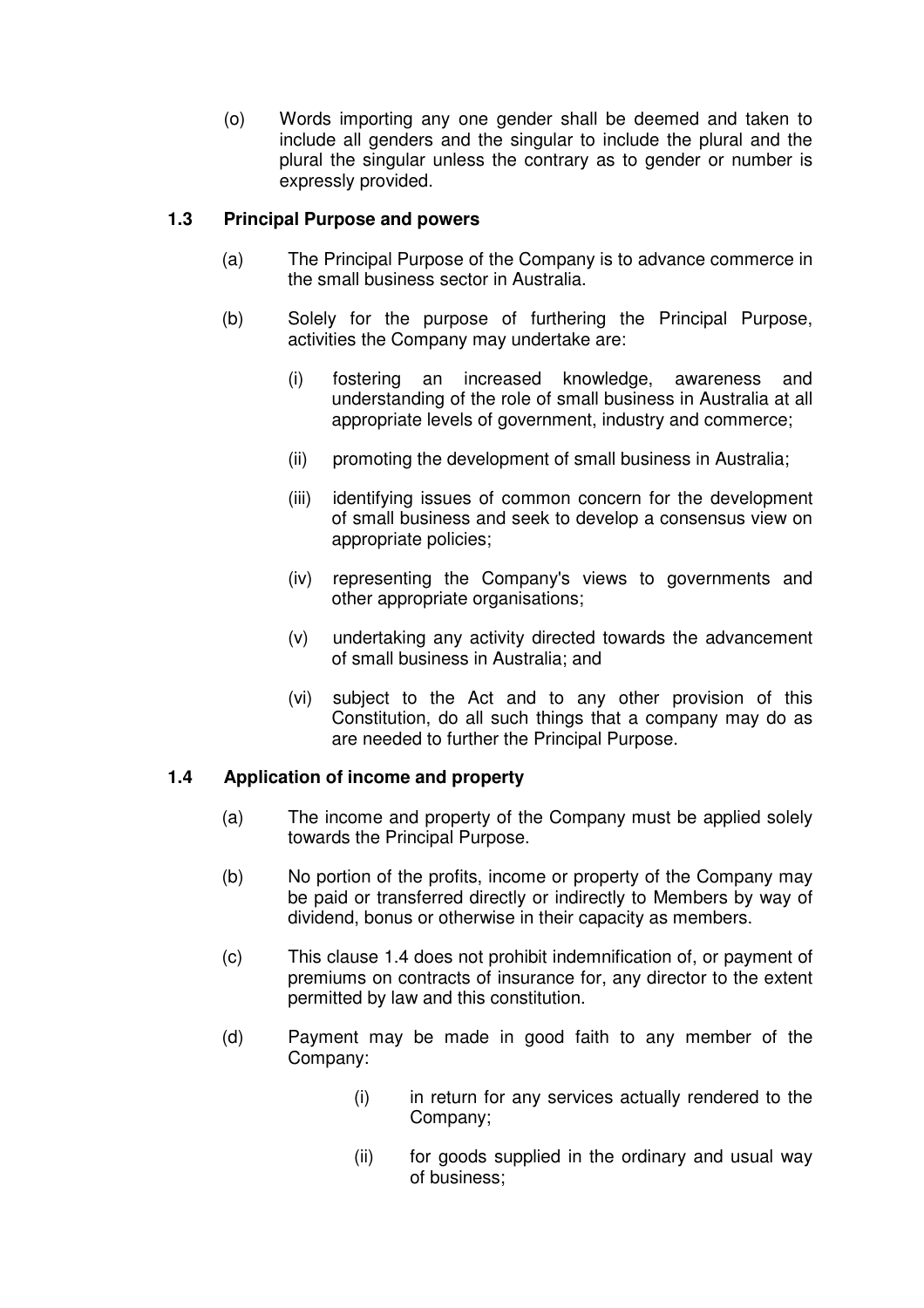- (iii) by way of interest on money borrowed from any member of the Company at a rate not exceeding the rate for the time being fixed by the Board; and
- (iv) of reasonable and proper rent for premises demised or let by any member of the Company.
- (e) A Director may not be paid directors fees for serving as a Director but payments may be made to Directors in the following circumstances:
	- (i) for the payment of out-of-pocket expenses incurred in carrying out the duties of a director where the payments do not exceed an amount previously approved by the Board; or
	- (ii) for any service rendered to the Company in a professional or technical capacity where the provision of that service has the prior approval of the Board and the amount payable is approved by a resolution of the Board and is on reasonable commercial terms; or
	- (iii) as an employee of the Company where the terms of employment have been approved by a resolution of the Board.

### **1.5 Liability of Members**

The liability of the Members is limited to the Guaranteed Amount, being ten dollars (\$10.00).

## **1.6 Contribution of Members on winding up**

Every Member undertakes to contribute to the assets of the Company in the event of the Company being wound up while he or she is a Member, or within one year of ceasing to be a Member such amount as may be required not exceeding the Guaranteed Amount, for:

- (a) the payment of the debts and liabilities of the Company contracted whilst the Member or past Member as the case may be was a Member;
- (b) the costs charges and expenses of winding up, and
- (c) the adjustment of the rights of the contributors or Members amongst themselves.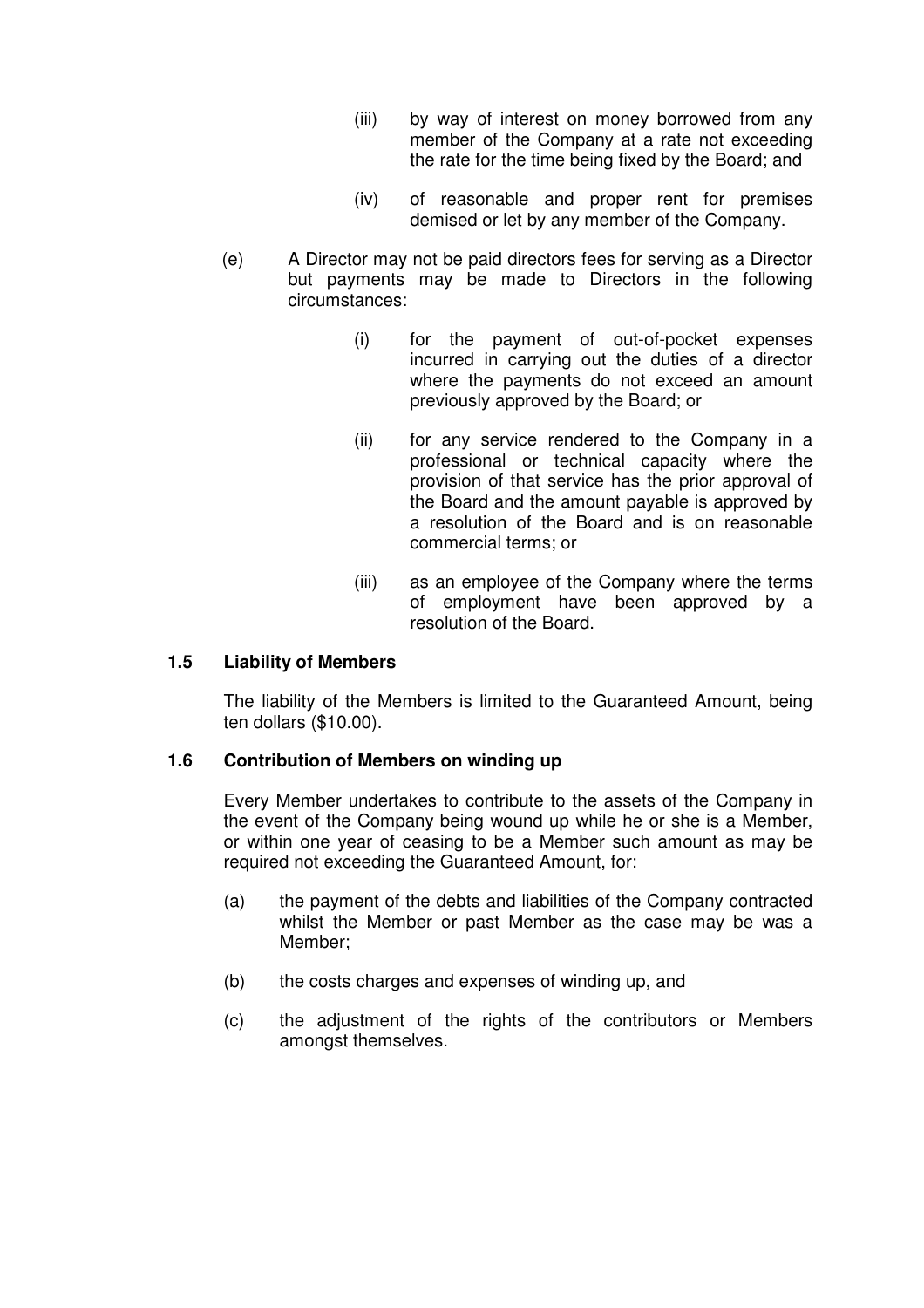## **1.7 Distribution of property on winding up**

Where on the winding up of the Company or dissolution of the Company, there is a surplus of assets after satisfying all the Company's liabilities and expenses, the surplus

- (a) must not be paid or distributed to the Members, and
- (b) will be given or transferred to such other fund, authority, institution or company which
	- (A) has similar objects to those of the Company as described in this Constitution, and
	- (B) prohibits the distribution of income, profit or assets to its Members.
- (c) The identity of the fund authority institution or company will be decided by the Members by ordinary resolution on or before the time of such winding up or dissolution. If the members fail to decide, the fund, authority, institution or company shall be determined by application to the Supreme Court in the State of incorporation.

### **2. MEMBERSHIP**

### **2.1 Membership Classes**

- (a) There shall be the following categories of membership:
	- (i) Full Members; and
	- (ii) Associate Members.
- (b) Full Members and Associate Members may comprise those organisations whom in the opinion of the Board, represent the interest of small business and which apply for such membership.
- (c) A Full Member is entitled to receive notice of, attend, speak and vote at all meetings of the Company.
- (d) An Associate Member is not entitled to vote at a meeting of the Company but may be provided with notices of general meetings of the Company and be invited to attend and speak at a general meeting of the Company.

## **2.2 Eligibility, application and admission**

- (a) Any corporation (incorporated or otherwise) committed to the Principal Purpose of the Company may be a Member provided:
	- (i) Application for Membership is made on the prescribed Application Form and the determined fee has been paid;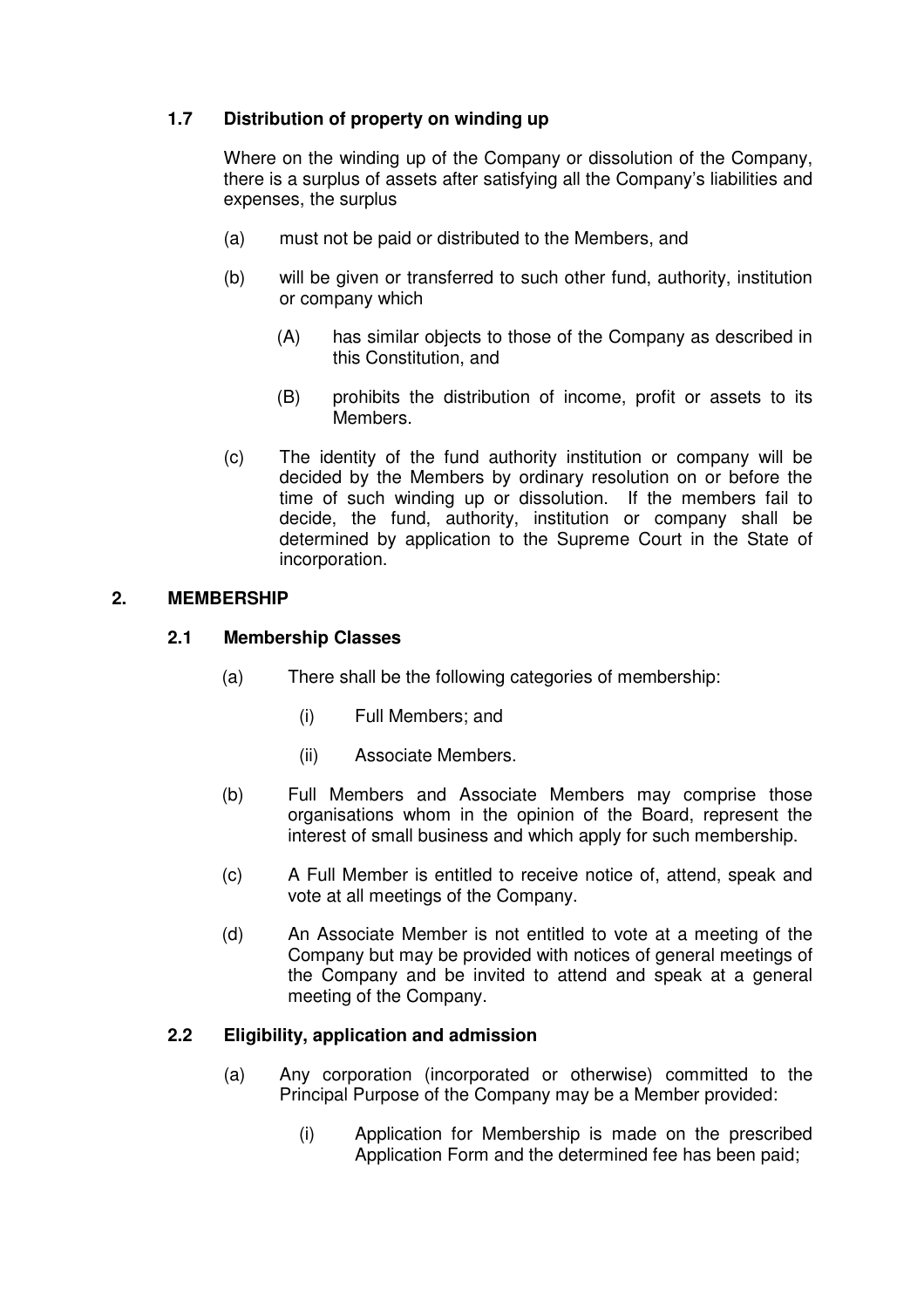- (ii) The person or corporation agrees in writing to provide a guarantee of not less than the Guaranteed Amount to defray such liabilities and expenses of the Company upon its winding up or dissolution;
- (iii) The Application for Membership has been accepted by the Board and such acceptance may be determined by the Board using any criteria as the Board alone may determine; and
- (iv) The name of the Member has been entered in the Register of Members.
- (b) The Board may decide to create eligibility criteria and categories of membership with the same or differing rights or privileges.
- (c) The Board may decline any application for membership and is not bound to give reasons why the application was not accepted.
- (d) The first Member shall be the subscriber to this Constitution who shall not be required to apply for membership.
- (e) The minimum number of Members is one (1).

### **2.3 Register of members**

- (a) The Secretary will maintain a Register of Members at the Company's registered office.
- (b) When an applicant has been accepted for membership the Secretary will cause the Member's name to be entered in the Register of Members and will send to the Member written notice of the acceptance.
- (c) The address of a Member in that Register will be the address of the Member for the purpose of service of any notices to Members.
- (d) The rights of any Member will not be transferable.

## **2.4 Discipline of Members**

- (a) The Directors may by resolution expel a member from the company if, in their absolute discretion, they decide it is not in the interests of the Company for the person to remain a member.
- (b) If the Directors intend to consider a resolution under clause  $2.4(a)$ , at least one week before the meeting at which the resolution is to be considered, they must give the member written notice:
	- (i) stating the date, place and time of the meeting;
	- (ii) setting out the intended resolution and the grounds on which it is based; and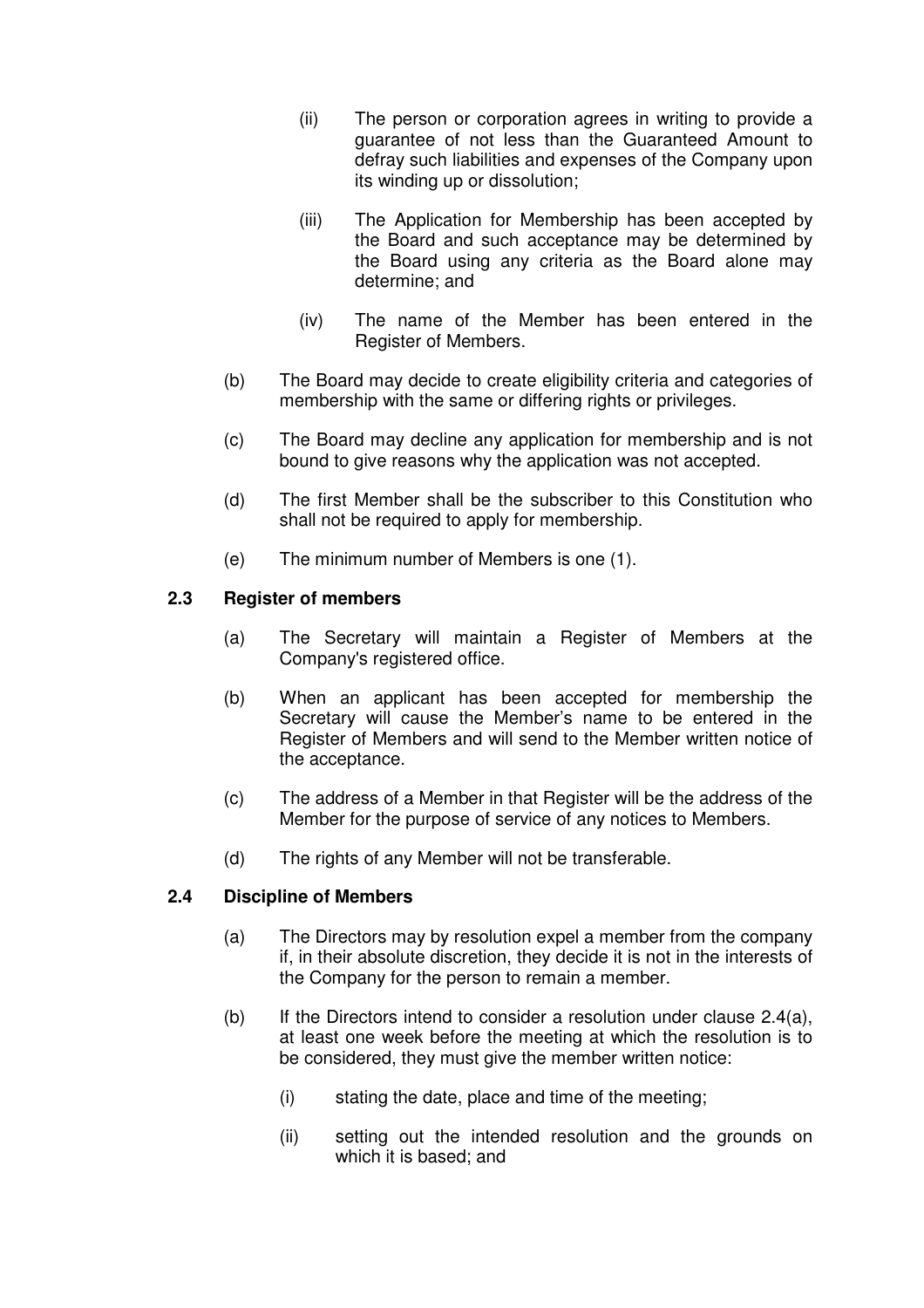- (iii) informing the member that he or she may attend the meeting and may give an oral or written explanation or submission before the resolution is put to the vote.
- (c) Any Member excluded from the Company may at any time apply to the Board to be readmitted as a Member.
- (d) No person may be a Director following expulsion or during suspension as a Member unless such a person is subsequently readmitted as a Member.

### **2.5 Cessation of membership**

- (a) A Member ceases to be a Member on:
	- (i) resignation; or
	- $(ii)$  in the case of a body corporate:
		- I being dissolved or otherwise ceasing to exist;
		- II having a liquidator or provisional liquidator appointed to it; or
		- III being insolvent.
- (b) A Member whose membership is terminated will be liable for all moneys due by that Member to the Company in addition to any sum not exceeding the Guaranteed Amount for which the Member is liable under clause 1.6 of this Constitution.
- (c) A Member whose membership is terminated will not make any claim, monetary or otherwise, on the Company, its funds or property except as a creditor thereof.
- (d) Any person or corporation who for any reason ceases to be a Member shall no longer represent themselves in any manner as being a Member.

## **3. MEETINGS OF MEMBERS**

### **3.1 Annual general meeting**

- (a) Subject to the Act, a general meeting shall be held at least once in every calendar year and within the period of five (5) months after the end of the financial year at such time and place as may be determined by the Directors. The abovementioned general meeting shall be called the "Annual General Meeting" and all other meetings of the Company shall be called "general meetings".
- (b) The business of the Annual General Meeting may include any of the following, even if not referred to on the notice of meeting:
	- (i) the consideration of the Annual Financial Statements, Directors' Declaration and Directors' Report and Auditor's Report;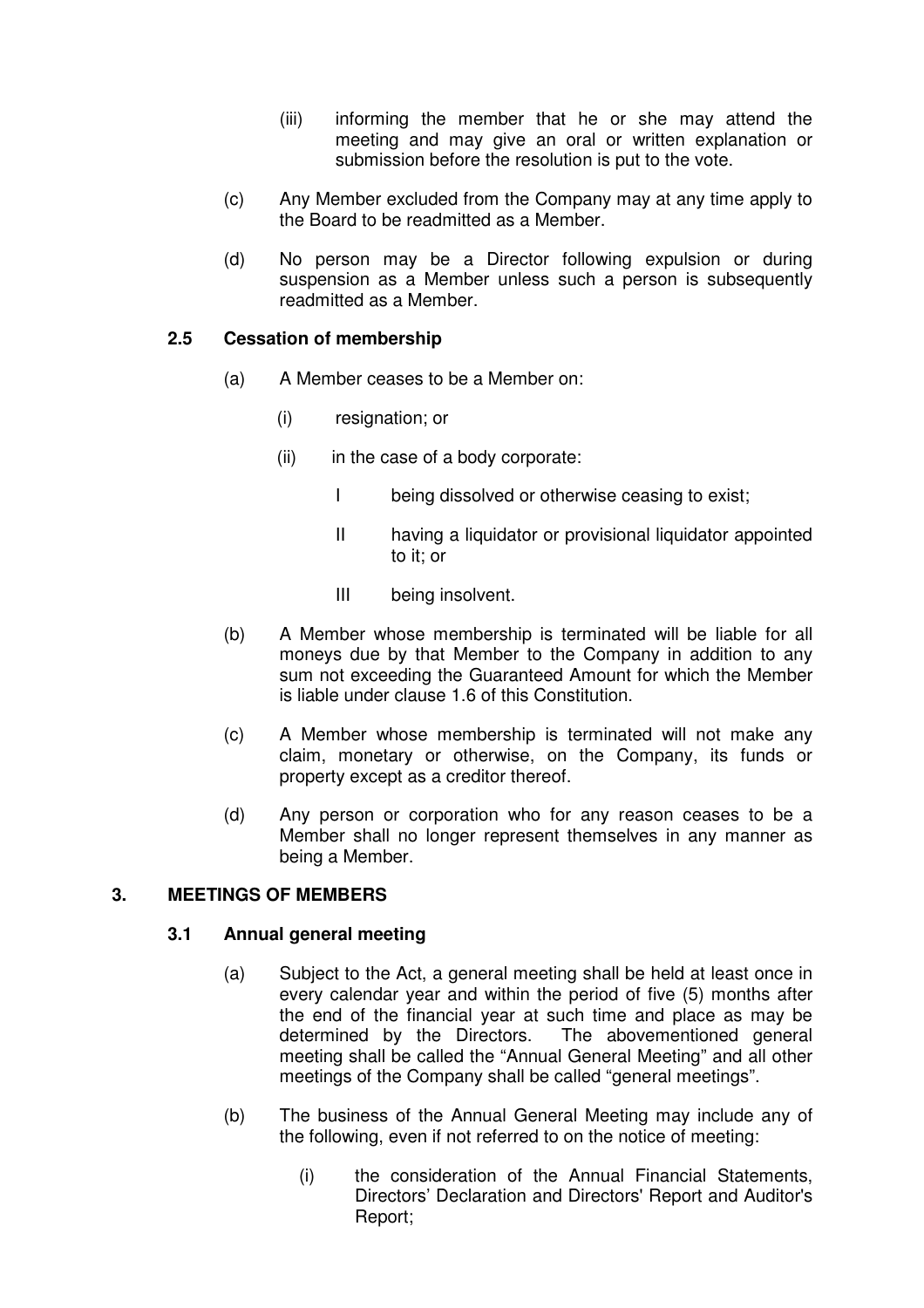- (ii) the election of Directors;
- (iii) the appointment of the auditor;
- (iv) the fixing of the auditor's remuneration.

### **3.2 Convening general meetings**

- (a) A general meeting may only be called:
	- (iv) by a Directors' resolution; or
	- (v) in accordance with a Members' requisition under the Act, or
	- (vi) as otherwise provided in the Act.
- (b) The Directors may change the venue for, postpone or cancel a general meeting, provided that if the general meeting was not called by a Directors' resolution or was called in accordance with a members' requisition under the Act, then it may not be postponed or cancelled without the prior written consent of the persons who called or requisitioned the meeting.

## **3.3 Notice of general meetings**

- (a) A notice of meeting of Members shall specify:
	- $(i)$  the place, the day and the time of the meeting (and, if the meeting is to be held in two or more places, the technology that will be used to facilitate this);
	- (ii) the general nature of the business to be transacted at the meeting; and
	- (iii) such other information as is required by section 249L of the Act.
- (b) The Company may hold a meeting of its Members at two or more venues using any technology that gives the Members as a whole a reasonable opportunity to participate.
- (c) Subject to the provisions of the Act relating to agreements for shorter notice, at least 21 days notice must be given of a meeting of Members.
- (d) Notice of every meeting of Members shall be given in the manner authorised by clause 5.9 to:
	- (A) every Member and to every Director; and
	- (B) the auditor for the time being of the Company.
- (e) No other person is entitled to receive notices of meetings of Members.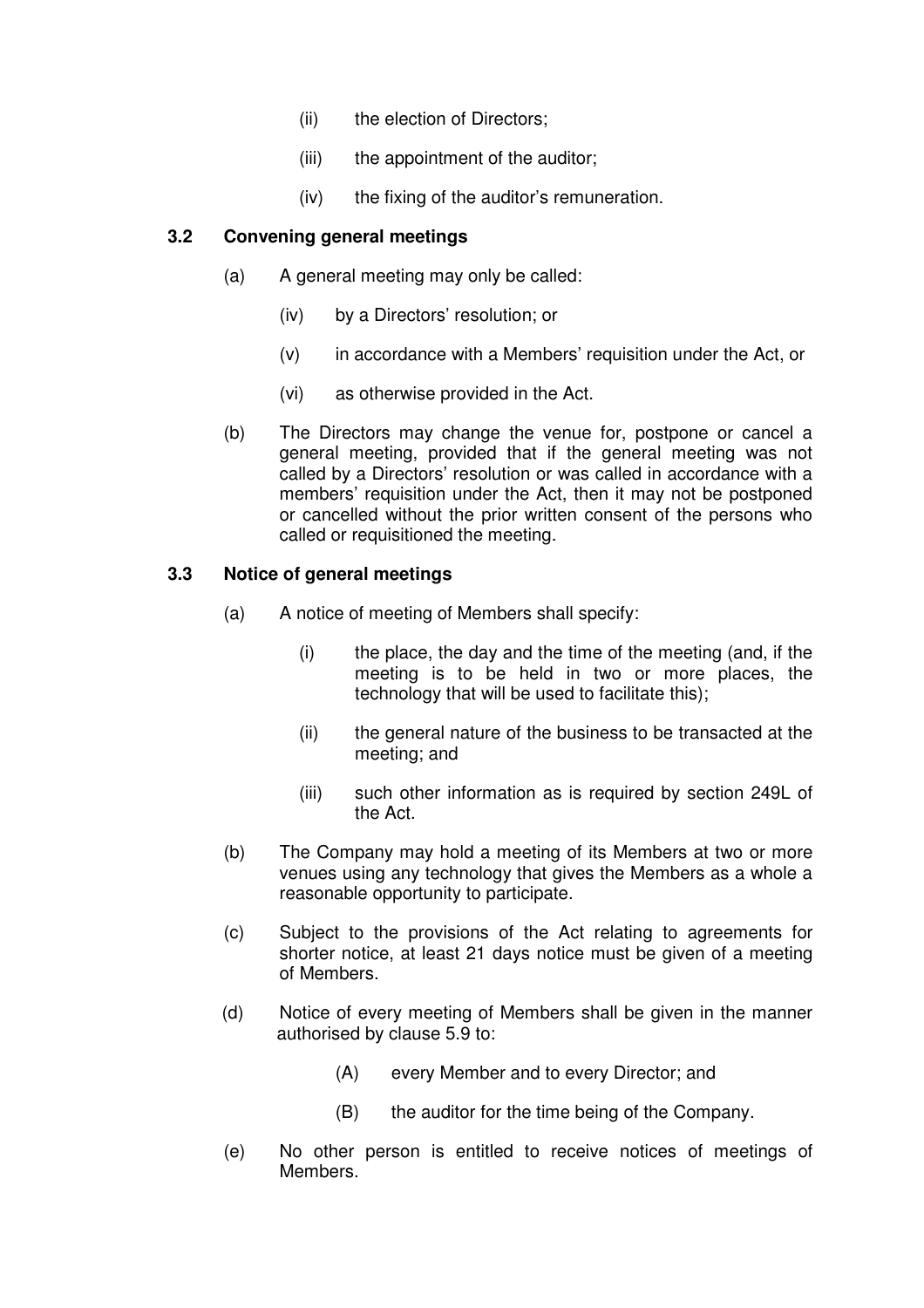## **3.4 Chair of general meetings**

- (a) The Chair shall preside as chair at every General Meeting.
- (b) If there is no Chair or the Chair is not present within fifteen (15) minutes after the time appointed for the holding of the meeting or is unwilling to act for all or part of the meeting, the Deputy Chair will chair the meeting.
- (c) If the Deputy Chair is not present or is present but is unwilling to act for all or part of the meeting, the Members present shall elect one of their number to chair the meeting (or part of it).

### **3.5 Quorum for general meetings**

- (a) No business shall be transacted at any meeting of Members unless a quorum of Members is present at the time when the meeting proceeds to business.
- (b) A quorum of Members for a meeting is a number equal to half of the registered Members plus one and if that number is not a whole number then the nearest whole number above shall be the quorum.
- (c) For the purpose of determining whether a quorum is present, a person attending as a proxy, or as representing a body corporate that is a Member, shall be deemed to be a Member.

#### **3.6 Adjournment of general meetings**

- (a) If a quorum is not present within fifteen (15) minutes from the time appointed for the meeting:
	- (i) where the meeting was convened upon the request of Members - the meeting shall be dissolved; or
	- (ii) in any other case:
		- (A) the meeting stands adjourned to such day, and at such time and place, as the Directors determine or, if no determination is made by the Directors, to the same day in the next week at the same time and place; and
		- (B) if at the adjourned meeting a quorum is not present within fifteen (15) minutes from the time appointed for the meeting, then the meeting shall be dissolved.
- (b) The chair shall adjourn a meeting of Members from time to time and from place to place if the Members present with a majority of votes that may be cast at that meeting agree or direct the chair to do so. No business shall be transacted at any adjourned meeting other than the business left unfinished at the meeting from which the adjournment took place.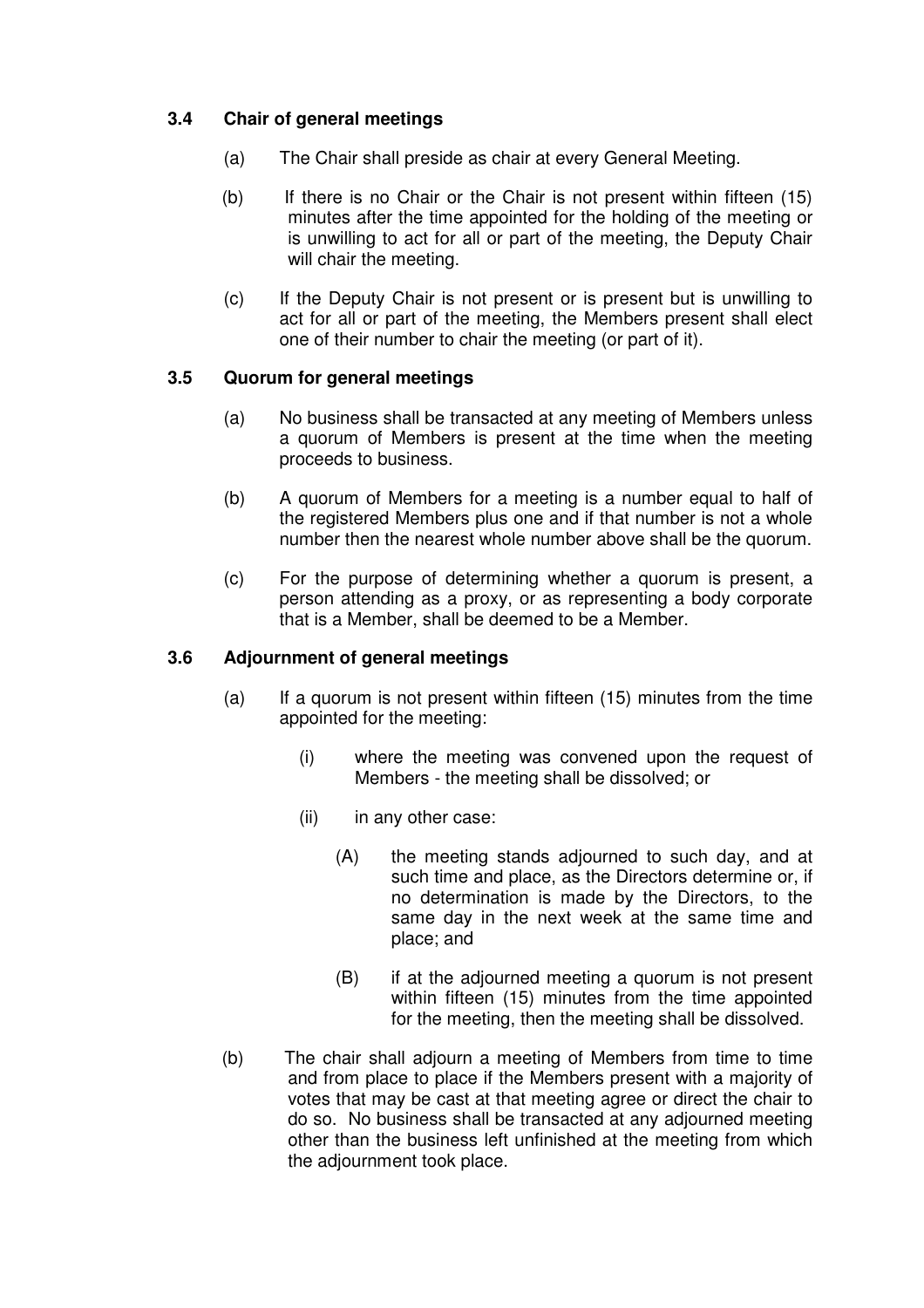- (c) When a meeting of Members is adjourned for thirty (30) days or more, notice of the adjourned meeting shall be given as in the case of an original meeting.
- (d) Except as provided by the preceding paragraph, it is not necessary to give any notice of an adjournment or of the business to be transacted at an adjourned meeting.

## **3.7 Voting at general meetings**

- (a) At any meeting of Members a resolution put to the vote of the meeting shall be decided on a show of hands unless a poll is demanded (before a vote is taken or immediately after the declaration of the result of the show of hands) by at least two thirds of the Members present in person or by proxy.
- (b) Unless a poll is so demanded, a declaration by the chair that a resolution has on a show of hands been carried or carried unanimously, or by a particular majority, or lost, and an entry to that effect in the book containing the minutes of the proceedings of the Company, is conclusive evidence of the fact without proof of the number or proportion of the votes recorded in favour of or against the resolution.
- (c) The demand for a poll may be withdrawn.
- (d) If a poll is duly demanded, it shall be taken in such a manner as the chair directs and unless the meeting is adjourned, the result of the poll will be deemed to be the resolution of the meeting at which the poll was demanded.
- (e) A poll demanded on the election of the chair or on a question of adjournment shall be taken immediately.
- (f) In the case of an equality of votes, whether on a show of hands or on a poll, the chair of the meeting of Members at which the show of hands takes place or at which the poll is demanded will have a casting vote in addition to any vote the chair may have in the capacity as a Member.
- (g) Subject to any rights or restrictions for the time being attached to any Member:
	- (i) at meetings of Members or classes of Members each Member entitled to vote may vote in person or by proxy or attorney or representative; and
	- (ii) on a show of hands every person present who is a Member or a proxy or representative of a Member has one vote, and on a poll every person present in person or by proxy or attorney or representative has one vote.
- (h) If the membership is held jointly and more than one such joint Member votes, only the vote of the Member whose name appears first in the Register of Members counts.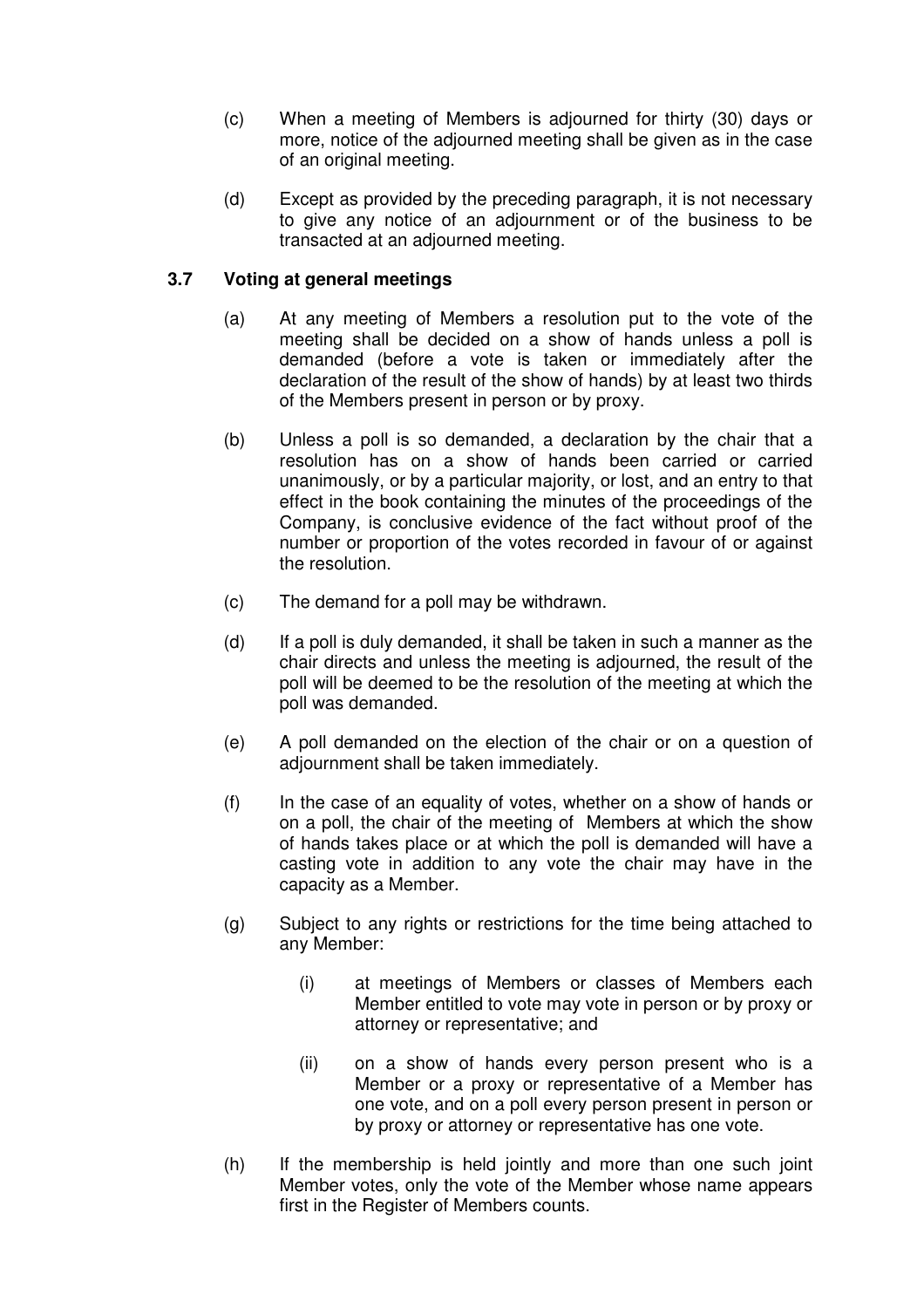- (i) If a Member is of unsound mind or is a person whose person or estate is liable to be dealt with in any way under the law relating to mental health, his or her committee or trustee or such other person as properly has the management of his or her estate may exercise any rights of the Member in relation to a meeting of Members as if the committee, trustee or other person were the Member.
- (j) A Member is not entitled to vote at a meeting of Members unless all sums presently payable by him or her in respect of the Company have been paid.
- (k) An objection may be raised to the qualification of a voter only at the meeting or adjourned meeting at which the vote objected to is given or tendered.
- (l) Any such objection shall be referred to the chair of the meeting of Members, whose decision is final.
- (m) A vote not disallowed pursuant to such an objection is valid for all purposes.

### **3.8 Proxies**

A Member who is entitled to attend and cast a vote at a meeting of Members may appoint a person (whether or not a Member) as the Member's proxy to attend and vote for the Member at the meeting.

- (a) An instrument appointing a proxy shall be in writing under the hand of the appointor or of his or her attorney duly authorised in writing or, if the appointor is a corporation, either under seal or executed in accordance with the Act or under the hand of an officer or attorney duly authorised.
- (b) An instrument appointing a proxy may specify the manner in which the proxy is to vote in respect of a particular resolution and, where an instrument of proxy so provides, the proxy is not entitled to vote in the resolution except as specified in the instrument.
- (c) An instrument appointing a proxy shall be deemed to confer authority to demand or join in demanding a poll.
- (d) An instrument appointing a proxy shall be in the form or in a form that is as similar to the form in Appendix 1,as the circumstances allow:
- (e) An instrument appointing a proxy must be deposited at the registered office of the Company:
	- (i) not less than forty-eight (48) hours before the time for holding the meeting or adjourned meeting at which the person named in the instrument proposes to vote; or
	- $(ii)$  in the case of a poll, not less than twenty-four (24) hours before the time appointed for the taking of the poll,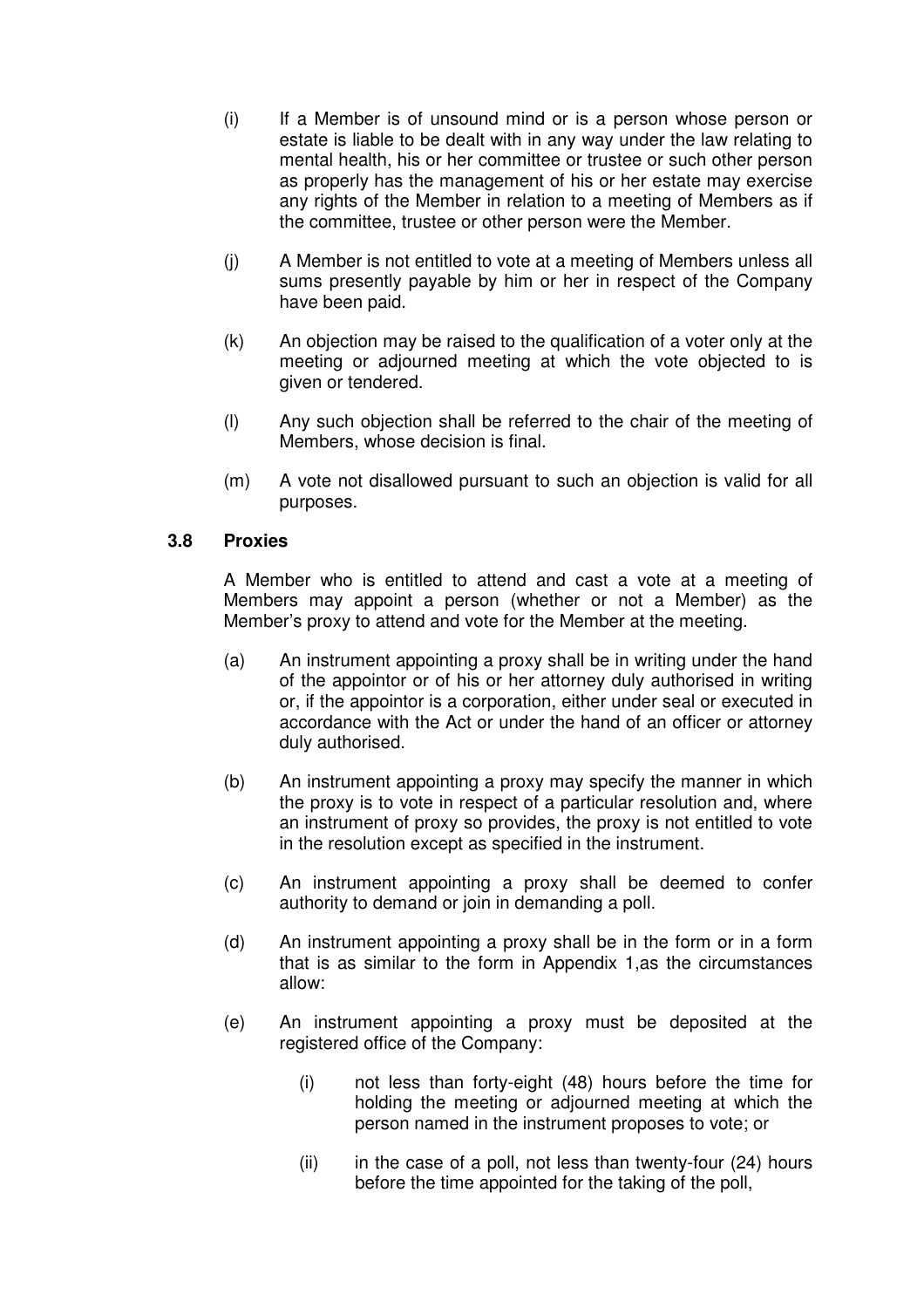(f) A vote given in accordance with the terms of an instrument of proxy or of a power of attorney is valid notwithstanding the previous death or unsoundness of mind of the principal, the revocation of the instrument (or of the authority under which the instrument was executed) or of the power, providing no intimation in writing of the death, unsoundness of mind or revocation was made before the commencement of the meeting or adjourned meeting at which the instrument is used or the power is exercised.

## **4. DIRECTORS**

## **4.1 Appointment and removal of Directors**

- (a) The number of the Directors must be not less than three (3)
- (b) The first Board of the Company shall comprise:
	- (i) the Chair, Deputy Chair and Treasurer who shall be the Office Bearers; and
	- (ii) up to six (6) other persons who shall be the Ordinary Members of the Board.
- (c) The Company may from time to time by resolution passed at a general meeting fix the number of Directors or increase or reduce the number of Directors (but so that the number shall be not less than three) .
- (d) The first Directors must be appointed in writing by the person(s) specified in the application for the Company's registration under the Act as a person who consents to become a Member.
- (e) The Company may from time to time by resolution passed at a general meeting appoint a person to be a Director of the Company. The resolution may specify the period during which the Director is to hold office and if it does so specify the Director will cease to hold office at the expiration of that period but will be eligible for reappointment. If the Members' resolution does not specify the term of the Director's appointment, the Director will hold office in accordance with clause 4.3.
- (f) A Director must display suitable qualifications, skills or experience to discharge the functions of a Director.
- (g) In the event of a vacancy or vacancies in the office of a Director or offices of Directors, the remaining Directors may act but, if the number of remaining Directors is not sufficient to constitute a quorum at a meeting of Directors, they may act only for the purpose of increasing the number of Directors to a number sufficient to constitute such a quorum or of convening a meeting of Members for that purpose.
	- (i) The Directors shall have power at any time and from time to time to:
		- (A) appoint a new Director to fill any casual vacancy; and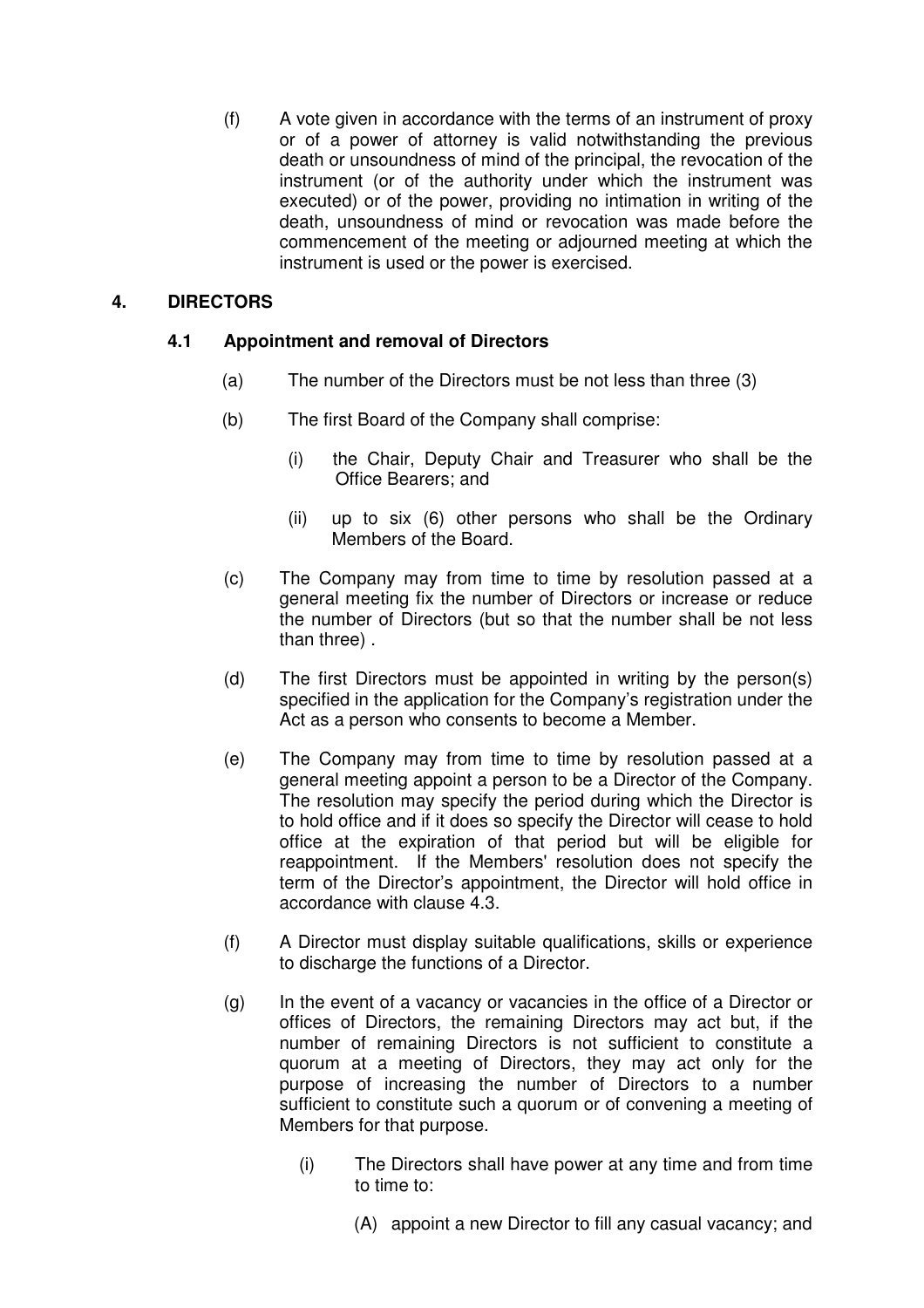- (B) appoint additional Directors.
- (ii) Any Director so appointed shall hold office only until the next following Annual General Meeting of the Company and shall then be eligible for election but shall not then be taken into account in determining the number of Directors who are to retire by rotation at such meeting.
- (h) It shall not be necessary for a Director to be a Member by way of qualification and a Director who is not a Member shall be entitled to receive notices of and attend and speak at meetings of Members.
- (i) The Company may from time to time by resolution passed at a general meeting remove any Director.
- (j) In addition to the circumstances in which the office of a Director becomes vacant by virtue of the Act, the office of a Director becomes vacant if the Director:
	- (i) ceases employment with a Member or be a financial member of a Member;
	- (ii) becomes of unsound mind or a person whose person or estate is liable to be dealt with in any way under the law relating to mental health;
	- (iii) resigns his or her office by notice in writing to the Company;
	- (iv) is absent without the consent of the Directors from three (3) consecutive meetings of the Board or at least 4 meetings over 12 months without leave of absence;
	- (v) without the consent of the Company in general meeting holds any other office of profit under the Company; or
	- (vi) is directly or indirectly interested in any contract or proposed contract with the Company and fails to declare the nature of his or her interest as required by clause 4.14;
	- (vii) is expelled or suspended as a Member in accordance with clause 2.5.

### **4.2 Defects in appointment of Directors**

All acts done by any meeting of the Directors or of a committee of Directors or by any person acting as a Director are, notwithstanding that it is afterwards discovered that there was some defect in the appointment of a person to be a Director or a Member of the committee, or to act as a Director, or that person so appointed was disqualified, as valid as if the person had been duly appointed and was qualified to be a Director or to be a Member of the committee.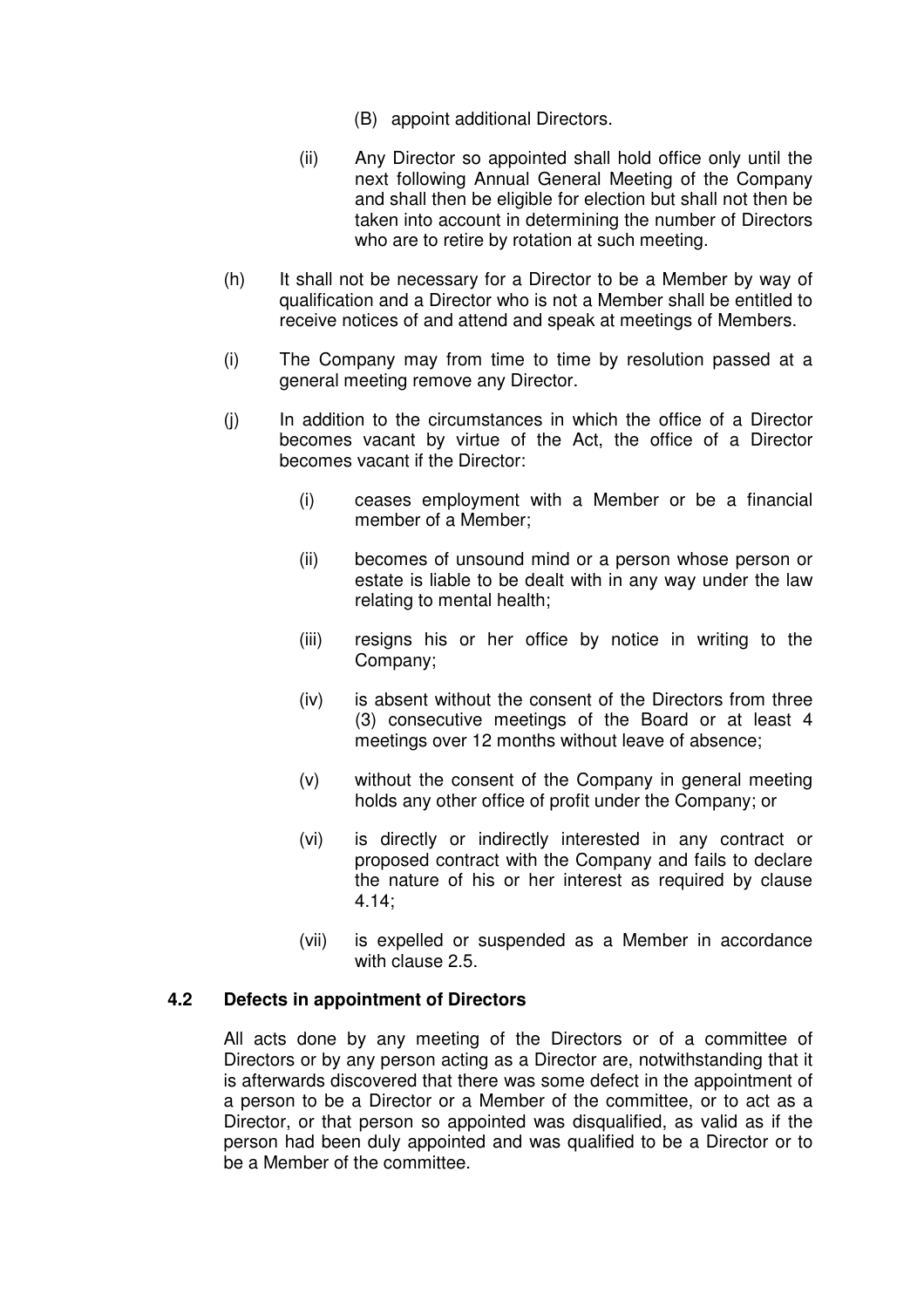## **4.3 Rotation of Directors**

The following provisions shall apply to all the Directors:

- (a) One third of Directors (to the nearest whole number) must retire from office at every Annual General Meeting, except a director appointed by the Board to fill a casual vacancy who is standing for election.
- (b) No Director may hold office without re-election beyond the third annual general meeting following the meeting at which the Director was last elected or re-elected.
- (c) The Directors to retire under clause 4.3(a) are
	- (i) those Directors who wish to retire and not offer themselves for re-election;
	- $(i)$  those Directors required to retire under clause 4.3(b); and
	- (iii) so far as is necessary to obtain the number required, those who have been longest in office since their last election or appointment.

As between Directors who were last elected or appointed on the same day, those to retire must, unless they can agree among themselves, be decided by lot.

- (d) The Directors to retire under clause 4.3(a) (both as to number and identity) is decided having regard to the composition of the Board at the date of the notice calling the annual general meeting. A Director is not required to retire and is not relieved from retiring because of a change in the number or identity of the Directors after the date of the notice but before the meeting closes.
- (e) A Director retiring from office is eligible for re-election subject to a maximum term of 6 consecutive years, unless the maximum term is varied for a particular Director by the Board.
- (f) The retirement of a Director from office and the re-election of the Director or the election of another person to that office (as the case may be) takes effect at the conclusion of the meeting at which the retirement and re-election or election occur.
- (g) The Company at any general meeting at which any Directors retire in manner aforesaid may fill up the vacated office by electing a like number of persons to be Directors and may fill up any other vacancies.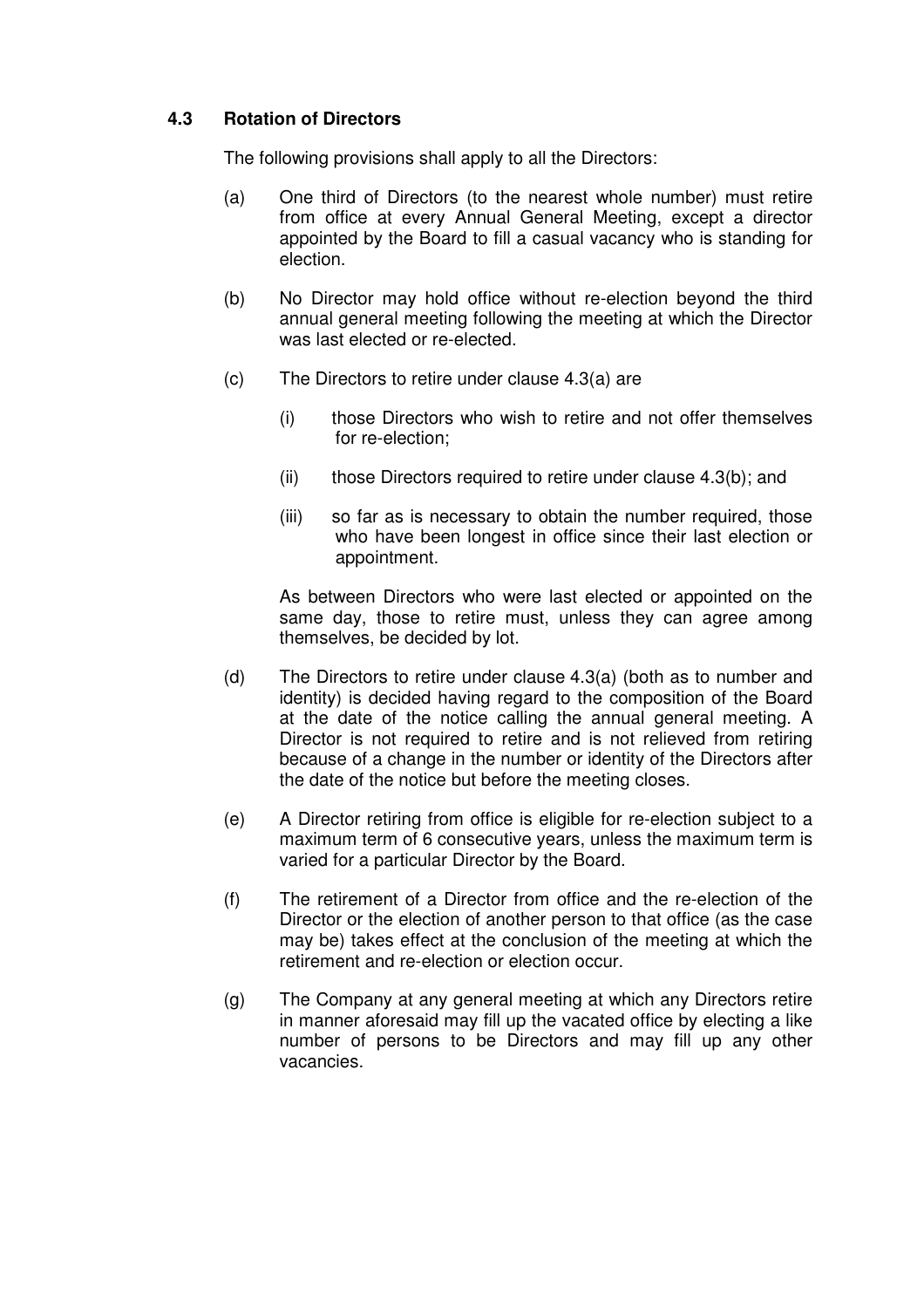- (h) Despite clause 4.3(b), if at any Annual General Meeting at which an election of Directors ought to take place, the places of the retiring Directors are not filled up, the retiring Directors, or such of them as have not had their places filled up, shall (if willing to act) continue in office until the Annual General Meeting in the next year and so on from year to year until their places are filled up, unless it shall be determined at such meeting to reduce the number of Directors.
- (i) Subject to the provisions of the Act the Company in general meeting may at any time by ordinary resolution remove any appointed or elected Director before the expiration of such Director's period of office and, if so desired, elect another person in such Director's stead. The person so elected shall hold office during such time only as the Director in whose place such Director is elected would have held office if such Director had not been removed.
- (j) To be eligible for election to the office of Director at any general meeting, a person (not being a retiring Director) must at least fourteen (14) clear days before the meeting, deposit at the registered office of the Company a notice in writing duly signed by the nominee giving such persons consent to the nomination.
- (k) Notice of every candidate for the position of Director shall be served on Members at least seven (7) days before the meeting at which the election is to take place.

## **4.4 Powers and duties of Directors**

- (a) Subject to the Act and to any other provision of this Constitution, the business of the Company shall be managed by the Directors, who may pay all expenses incurred.
- (b) Without limiting the generality of the preceding paragraph, the Directors may exercise all the powers of the Company to borrow money, to charge any property or business of the Company or give any other security for a debt, liability or obligation of the Company or of any other person.
- (c) The Directors may, by power of attorney, appoint any person or persons (either by name or by reference to position or office held) to be the attorney or attorneys of the Company for such purposes, with such powers, authorities and discretions (being powers, authorities and discretions vested in or exercisable by the Directors), for such period and subject to such conditions as they think fit.
- (d) Any such power of attorney may contain such provisions for the protection and convenience of persons dealing with the attorney as the Directors think fit and may also authorise the attorney to delegate all or any of the powers, authorities and discretions vested in him or her.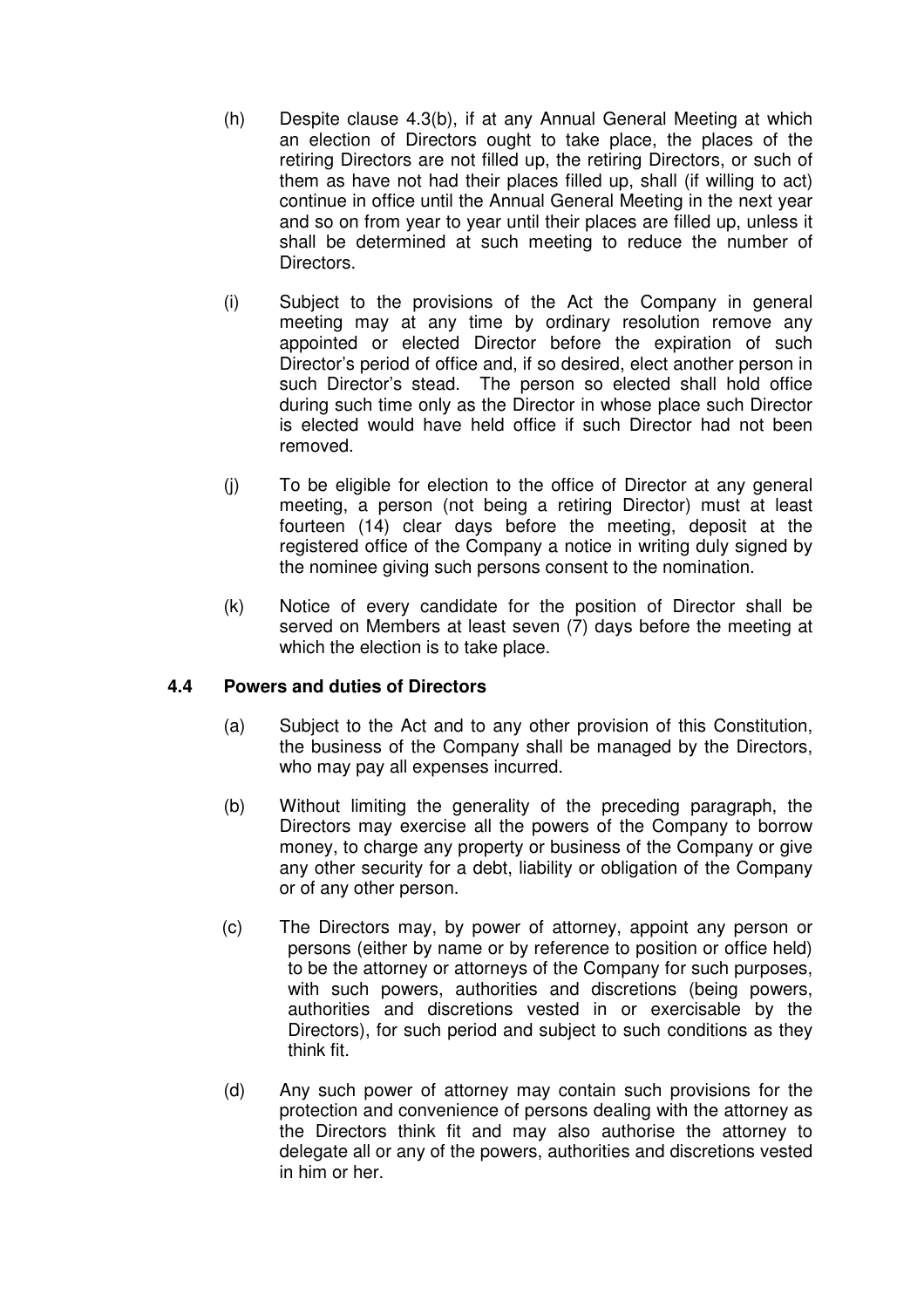(e) All cheques, promissory notes, bankers drafts, bills of exchange and other negotiable instruments, and all receipts for money paid to the Company, shall be signed, drawn, accepted, endorsed, executed or electronically transferred, as the case may be in such manner as the Directors determine.

### **4.5 Meetings of Directors**

The Board may meet together for the dispatch of business and adjourn and otherwise regulate its meetings as it thinks fit.

### **4.6 Convening meetings of Directors**

The Board may at any time, and a Secretary shall on the requisition of a Director, convene a meeting of the Directors.

### **4.7 Quorum for Directors' meetings**

At a meeting of the Directors, the number of Directors whose presence is necessary to constitute a quorum is such number as is equal to half of the total number of Directors plus one and if that number is not a whole number then the nearest whole number above, provided that each such person is a Director or an alternate Director and is entitled under the law to vote on a motion that may be moved at that meeting.

#### **4.8 Chair and office bearers**

- (a) At the first Directors' meeting following each Annual General Meeting the Directors shall elect one of their number as Office Bearers, by a simple majority for an annual term of office.
- (b) A retiring Office Bearer is eligible for re-election to that office.
- (c) Where a meeting of the Directors is held and:
	- (i) a Chair or Deputy Chair has not been elected as provided by the preceding two paragraphs; or
	- (ii) the person so elected is not present within ten (10) minutes after the time appointed for the holding of the meeting or is unwilling to act for all or part of the meeting,

the Directors present shall elect one of their number to chair such meeting or part of it.

- (d) The duties of the Office Bearers shall be determined by the Board from time to time.
- (e) An Office Bearer, including the Chair, may be elected for more than one successive term.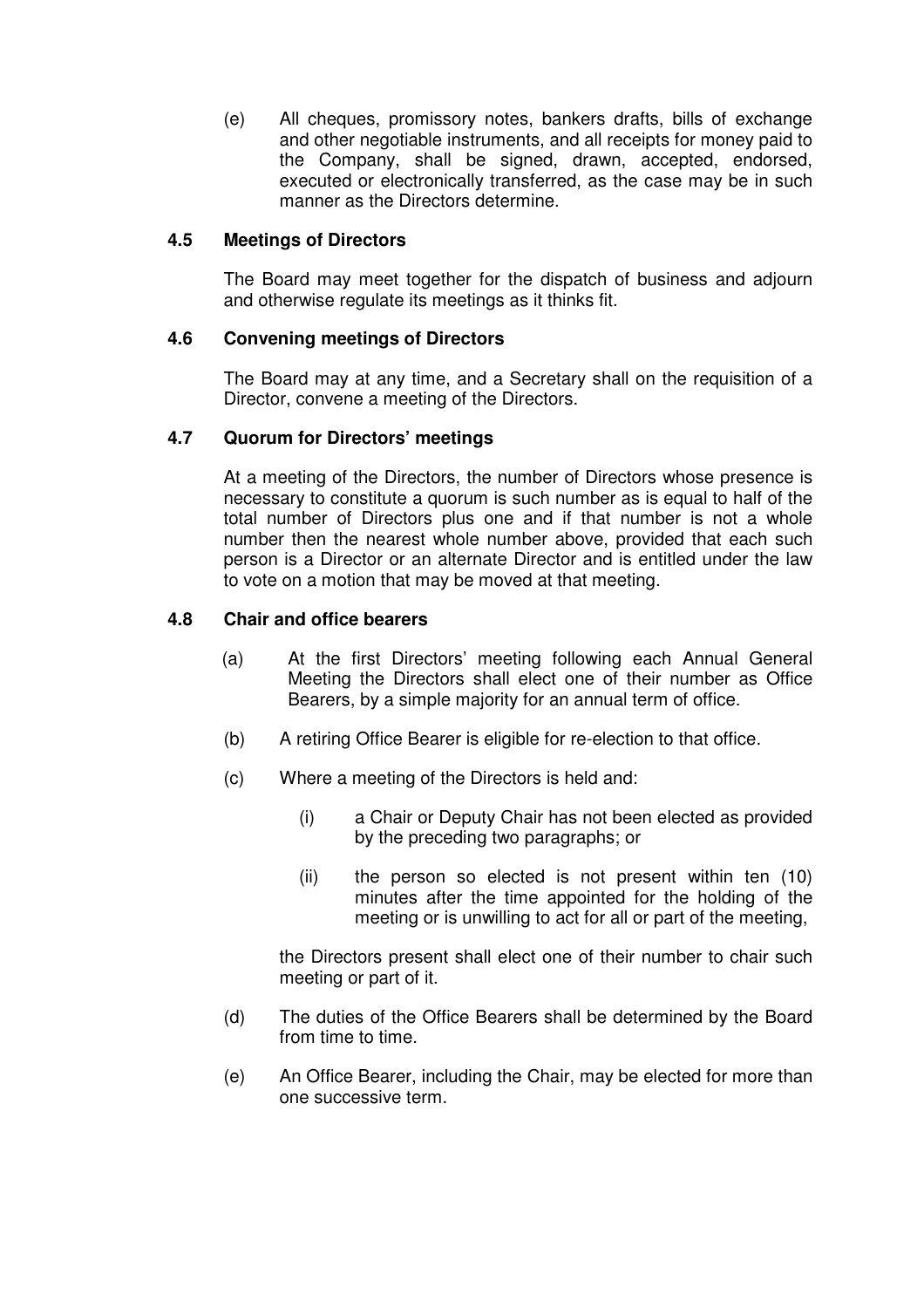## **4.9 Voting at Directors' meetings**

- (a) Subject to this Constitution, questions arising at a meeting of Directors shall be decided by a majority of votes of Directors present and voting and any such decision shall for all purposes be deemed a decision of the Directors.
- (b) In a case of an equality of votes, the Chair of the meeting shall not have a casting vote in addition to any vote the Chair may have in the capacity as a Director.

## **4.10 Alternate Directors**

- (a) A Director may, with the approval of the other Directors, appoint a person (whether a Member or not) to be an alternate Director in his or her or her place during such period as he or she thinks fit.
- (b) An alternate Director is entitled to notice of meetings of the Directors and, if the appointor is not present at such a meeting, is entitled to attend and vote in his or her stead.
- (c) An alternate Director may exercise any powers that the appointor may exercise and the exercise of any such power by the alternate Director shall be deemed to be the exercise of the power by the appointor.
- (d) An alternate Director is not required to have any membership qualifications.
- (e) The appointment of an alternate Director may be terminated at any time by the appointor notwithstanding that the period of the appointment of the alternate Director has not expired, and terminates in any event if the appointor ceases to hold office as a Director.
- (f) An appointment, or the termination of an appointment, of an alternate Director shall be effected by a notice in writing signed by the Director who makes or made the appointment and served on the Company.

## **4.11 Delegation of powers**

- (a) The Directors may delegate any of their powers to a committee or committees consisting of such of their number as they think fit.
- (b) A committee to which any powers have been so delegated shall exercise the powers delegated in accordance with any directions of the Directors and a power so exercised shall be deemed to have been exercised by the Directors.
- (c) The Members of such a committee may elect one of their number as chair of their meetings.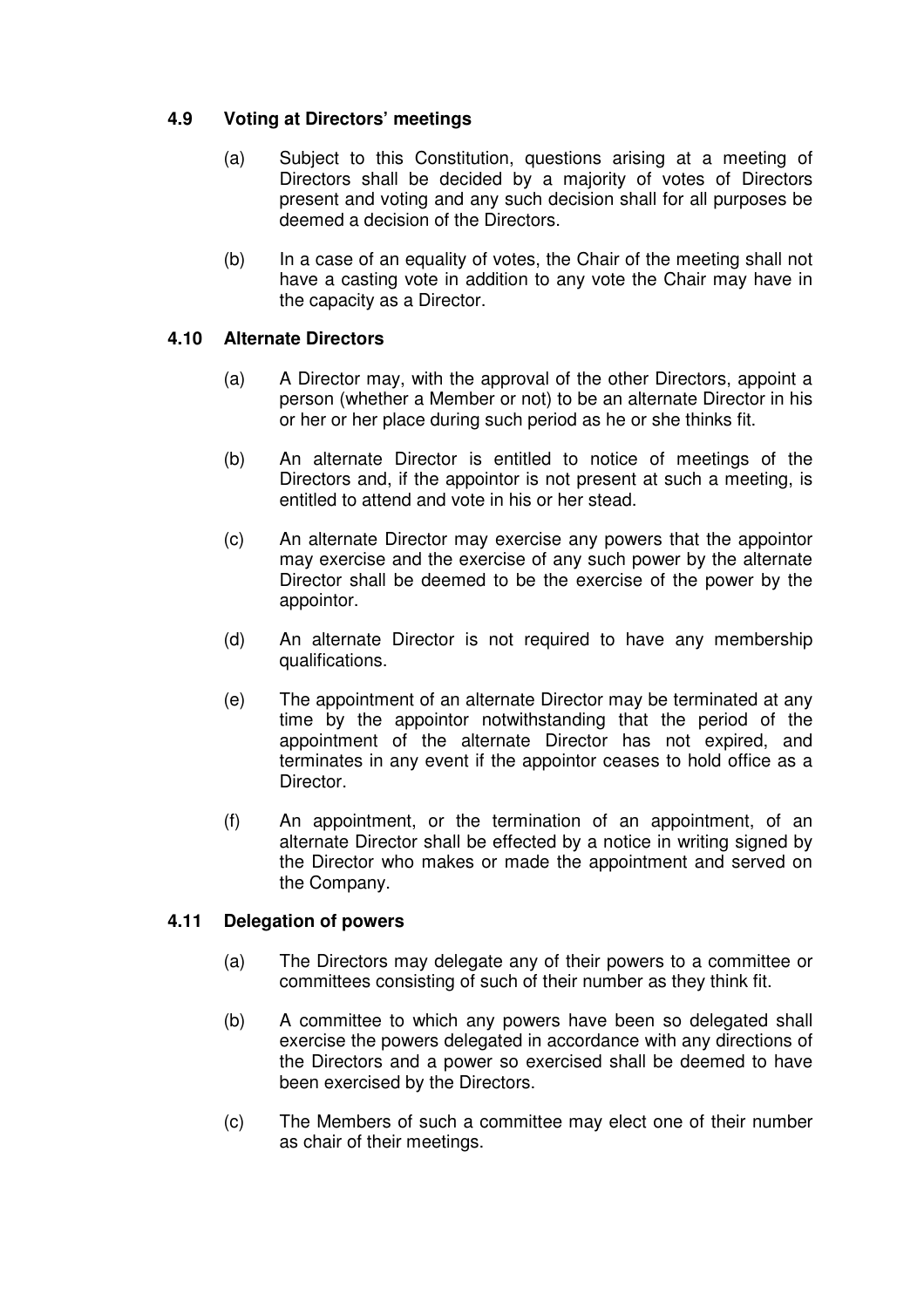- (d) Where such a meeting is held and:
	- (i) a chair has not been elected as provided by the preceding paragraph; or
	- (ii) the person so elected is not present within ten (10) minutes after the time appointed for the holding of the meeting or is unwilling to act for all or part of the meeting,

the Members present shall elect one of their number to chair the meeting or part of it.

- (e) A committee may meet and adjourn as it thinks proper.
- (f) Questions arising at a meeting of a committee shall be determined by a majority of votes of the Members present and voting.
- (g) In the case of an equality of votes, the Chair shall not have a casting vote in addition to any vote the Chair may have in the capacity as a committee Member.

## **4.12 Electronic meetings of Directors**

- (a) A meeting of Directors may be called or held using any technology consented to by all the Directors. Consent of a Director for the purposes of this clause may be standing one. A Director may only withdraw his or her consent within a reasonable time before the meeting of Directors.
- (b) For the purposes of this Constitution, the contemporaneous linking together by an instantaneous communication device of a number of Directors not less than the quorum, whether or not any one or more of the Directors is out of Australia, shall be deemed to constitute a meeting of the Directors and all the provisions of this Constitution as to meetings of the Directors shall apply to any such meeting held by an instantaneous communication device so long as the following conditions are met:
- (c) All the Directors for the time being entitled to receive notice of the meeting of Directors (including any alternate for any Director) shall be entitled to notice of a meeting held by an instantaneous communication device and to be linked by an instantaneous communication device for the purpose of such meeting. Notice of any such meeting shall be given on the instantaneous communication device or in any other manner permitted by this Constitution; and
- (d) Each of the Directors taking part in the meeting by an instantaneous communication device must be able to hear each other of the Directors taking part at the commencement of the meeting.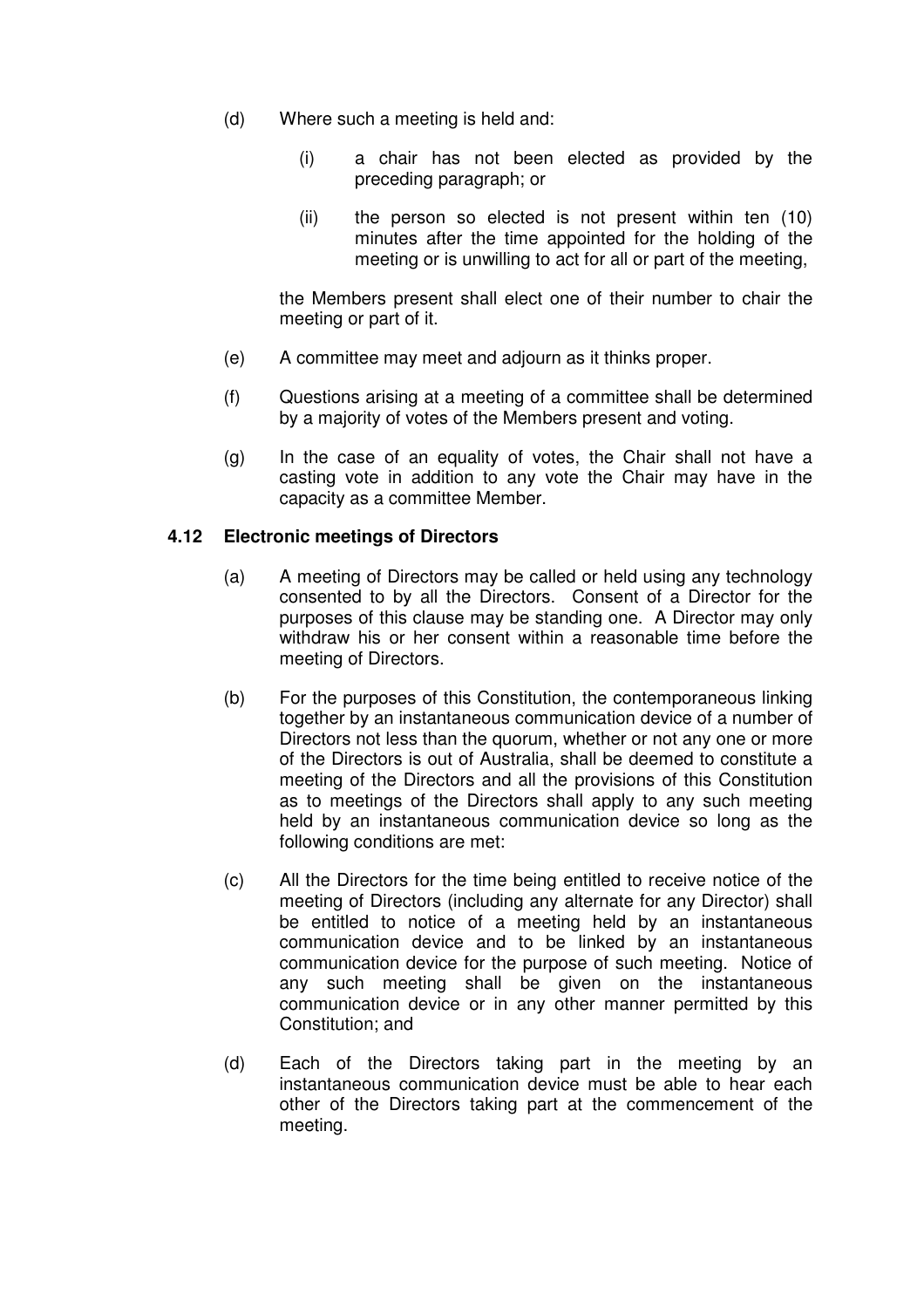- (e) A Director may not leave a meeting held by an instantaneous communication device by disconnecting his or her instantaneous communication device unless he or she has previously expressly notified the chair of the meeting of his or her intention to leave the meeting and a Director shall be conclusively presumed to have been present and to have formed part of the quorum at all times during such a meeting until such notified time of his or her leaving the meeting.
- (f) A minute of the proceedings at meetings held by an instantaneous communication device shall be sufficient evidence of such proceedings and of the observance of all necessary formalities if certified as a correct minute by the chair of the meeting.
- (g) For the purpose of this clause "instantaneous communication device" shall include telephone, television or any other audio and/or visual device which permits instantaneous communication.

## **4.13 Circulating resolutions**

- (a) A resolution of Directors is deemed to have been passed at a meeting of the Directors at the time at which a document containing the resolution is last signed by a Director. .
- (b) For the purposes of the preceding clause, two or more separate documents containing statements in identical terms each of which is signed by one or more Directors, shall together be deemed to constitute one document .

## **4.14 Directors' conflicts of interest**

- (a) Subject to the Act, no Director shall be disqualified by his or her office from contracting or entering into any arrangement with the Company either as vendor, purchaser, or otherwise, nor shall any such contract or arrangement or any contract or arrangement entered into by or on behalf of the Company in which any Director shall be in any way interested be avoided.
- (b) Any Director so contracting or being so interested under section 4.14(a) is not liable to the Company for any profit realised by any such contract or agreement, by reason of such Director holding that office or of the fiduciary relation thereby established.
- (c) Every Director shall observe the provisions of Section 191 of the Act relating to the disclosure of the interest of Directors which might create duties or interests in conflict with their duties or interests as Directors as if the Company were a proprietary company.
- (d) Subject to the Act, a Director shall not as a Director be present at a meeting of Directors or vote in respect of any contract or arrangement in which such Director is interested in the manner described in the preceding clause being considered at that meeting.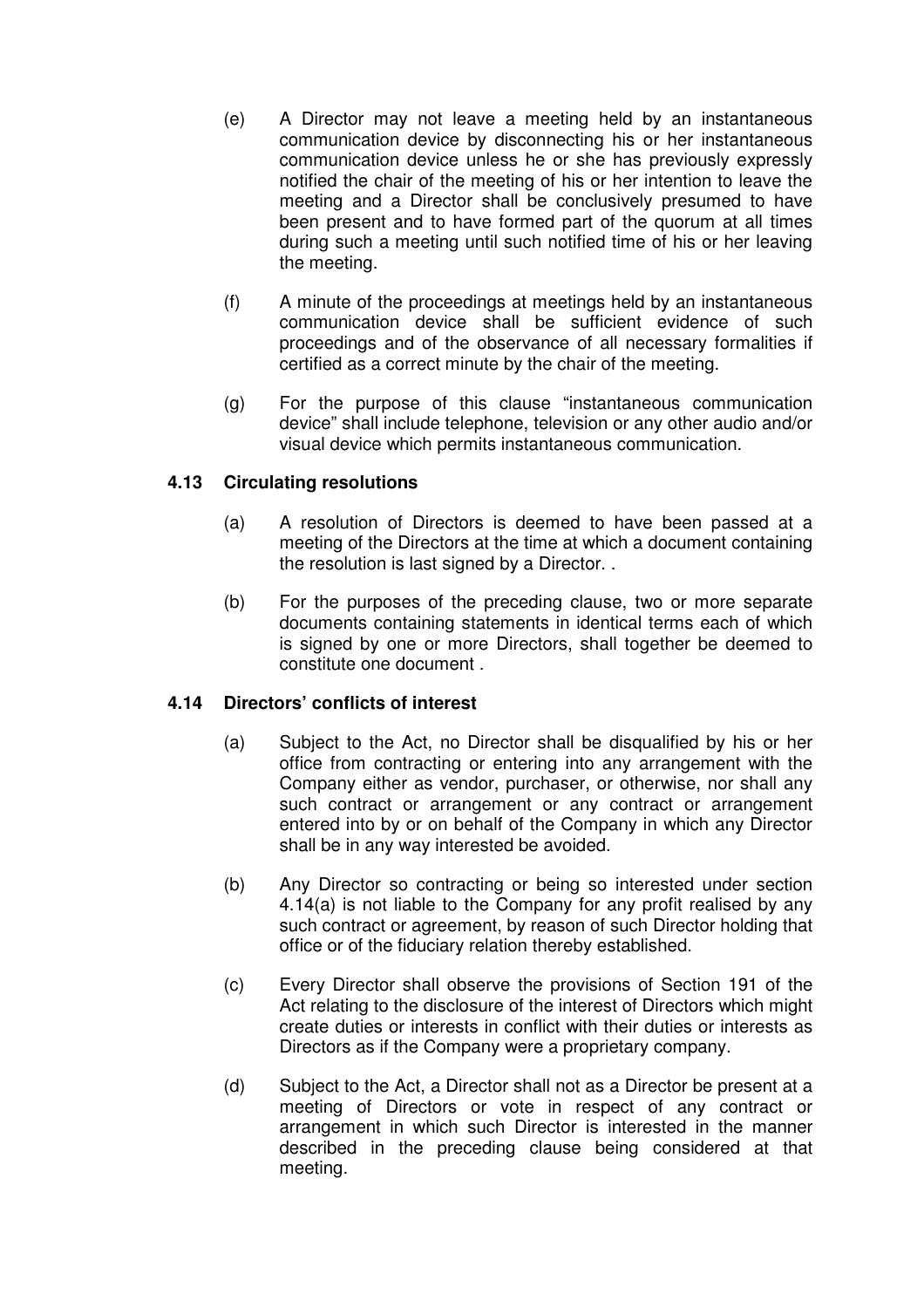(e) A Director who is interested in any contract or arrangement as aforesaid may notwithstanding such interest attest the affixing of the Seal of the Company to any document evidencing or otherwise connected with such contract or arrangement.

## **4.15 Executive Officer**

- (a) The Directors may, upon such terms and conditions and with such restrictions and as they think fit, appoint an Executive Officer.
- (b) The Executive Officer is entitled to attend and at the invitation of the Chair of the Company speak at all meetings of the Board.
- (c) The Executive Officer is not entitled to vote at a meeting of Members or of the Board.
- (d) The Executive Officer may be appointed Company Secretary for the purposes of the Act.

## **5. ADMINISTRATION**

### **5.1 Minutes**

- (a) The Directors will cause minutes of:
	- (i) all proceedings and resolutions of meetings of Members;
	- (ii) all proceedings and resolutions of meetings of the Directors, including meetings of a committee of Directors;
	- (iii) resolutions passed by Members without a meeting;
	- (iv) resolutions passed by Directors without a meeting,

to be duly entered into the books kept for that purpose in accordance with the Law.

- (b) A minute recorded and signed in accordance with the Act is evidence of the proceeding, resolution or declaration to which it relates, unless the contrary is proved.
- (c) Books containing the minutes of meetings of Members and resolutions passed by Members without a meeting will be open for inspection by any Member free of charge.

### **5.2 Accounts**

- (a) The Directors will cause to be kept proper books of accounts in which will be kept true and complete accounts of the affairs and transactions of the Company. Proper books will not be deemed to be kept unless the books give a true and fair view of the state of the Company's affairs and explain its transactions.
- (b) The Financial Year will begin on the first day of July and end on the thirtieth day of June.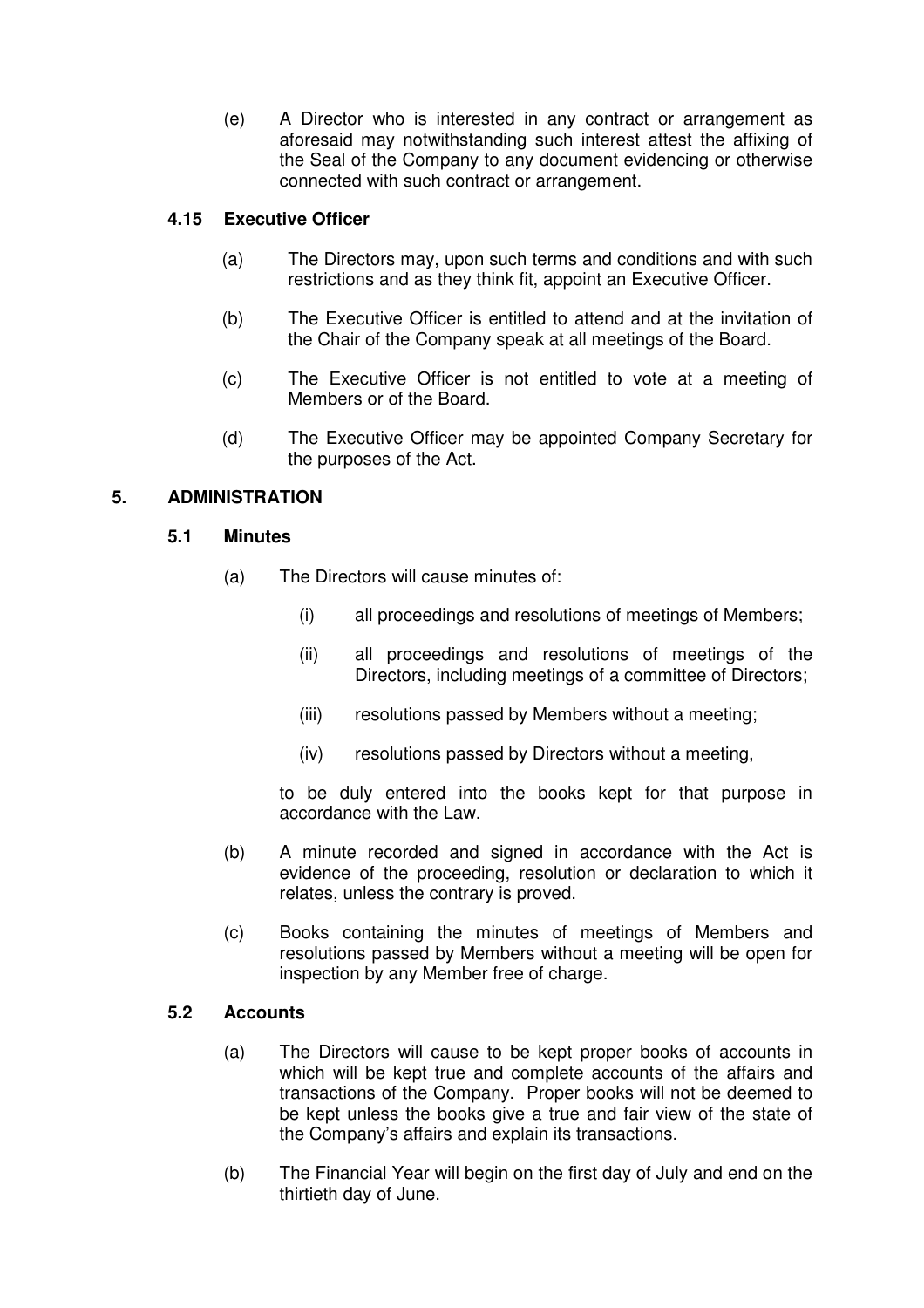- (c) The accounts will be held at the registered office or any other place as the Directors think fit.
- (d) The accounts will always be open to inspection by the Directors.
- (e) The Directors will arrange for the financial report, the Directors' report and the Auditors' report as required by the Act to be made out and laid before the Annual General Meeting.

### **5.3 Audit**

- (a) A registered company auditor must be appointed.
- (b) The remuneration of the auditor must be fixed and the auditor's duties regulated in accordance with the Act.

## **5.4 Inspection of records**

- (a) Subject to the Act, the Directors shall determine whether and to what extent, and at what time and places and under what conditions, the accounting records and other documents of the Company or any of them will be open to the inspection of Members other than Directors.
- (b) A Member other than a Director does not have the right to inspect any document of the Company except as provided by law or authorised by the Directors or by the Company in a meeting of Members.

#### **5.5 Dividends and reserves**

No payment of dividends or other distributions to Members shall be made.

## **5.6 Execution of documents**

- (a) The Company may have a Seal, known as the common seal, on which its name, its Australian Company Number and the words "Common Seal" are engraved.
- (b) If the Company has a seal the Directors shall provide for the safe custody of the Seal.
- (c) The Seal shall be used only by the authority of the Directors, or of a committee of the Directors authorised by the Directors to authorise the use of the Seal.
- (d) The Company may execute a document by affixing the Seal to the document where the fixing of the Seal is witnessed by:
	- (i) two Directors; or
	- (ii) one Director and one Secretary; or
	- (iii) one Director and another person appointed by the Directors for that purpose.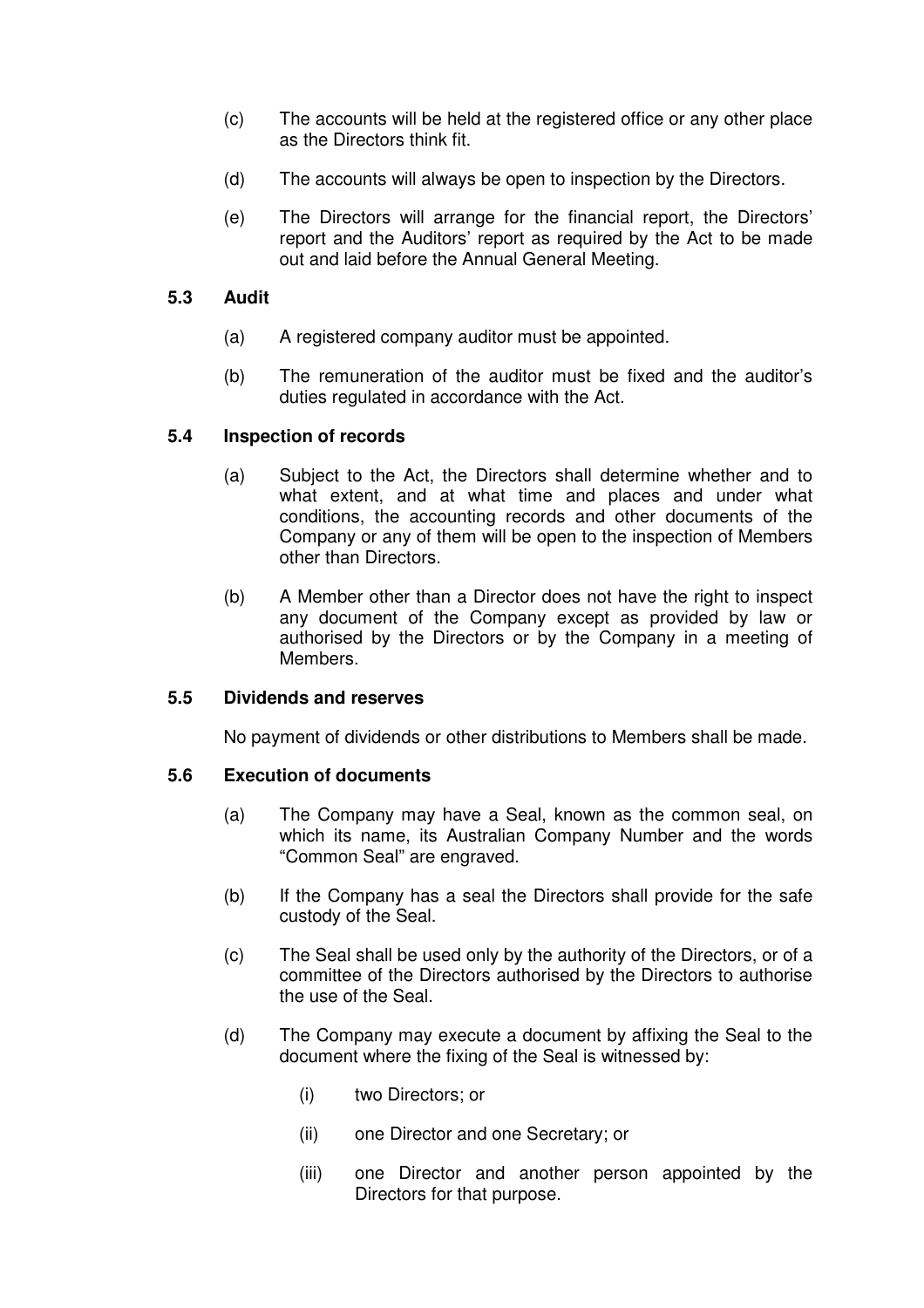The signature of such persons may be affixed to the document by manual, autographic or mechanical means.

- (e) The Company may execute a document without using a seal if the document is signed by:
	- (i) two Directors; or
	- (ii) one Director and one Secretary; or
	- (iii) one Director and another person appointed by the Directors for that purpose.
- (f) A facsimile signature may not be affixed to a document unless the auditors, internal auditors or bankers of the Company have reported to the Board in writing that the document may be sealed in that manner.

#### **5.7 By laws**

The Board has power to make By Laws concerning membership application and qualification for membership of the Company and any other matter which the Board believes suitable for including in such By Laws.

#### **5.8 Alteration of constitution**

The Company may only alter this Constitution by special resolution passed at a general meeting of the Members.

#### **5.9 Notices**

- (a) A notice may be given by the Company to any Member either:
	- (i) by serving it on him or her personally;
	- (ii) by sending it by post to him or her at his or her address, including any email address, as shown in the Register of Members or the address supplied by him or her to the Company for the giving of notices to him or her;
	- (iii) by sending it by facsimile transmission to a facsimile number supplied by the Member to the Company for the giving of notices to the Member.
- (b) Where a notice is sent by post, service of the notice shall be deemed to be effective by properly addressing prepaying and posting a letter containing the notice, and to have been effected, in the case of a notice to a Member, on the day after the date of its posting and, in any other case, at the time at which the letter would be delivered in the ordinary course of post.
- (c) Where a notice is sent by facsimile, service of the notice shall be deemed to be effected on receipt by the Company of a transmission report confirming successful transmission.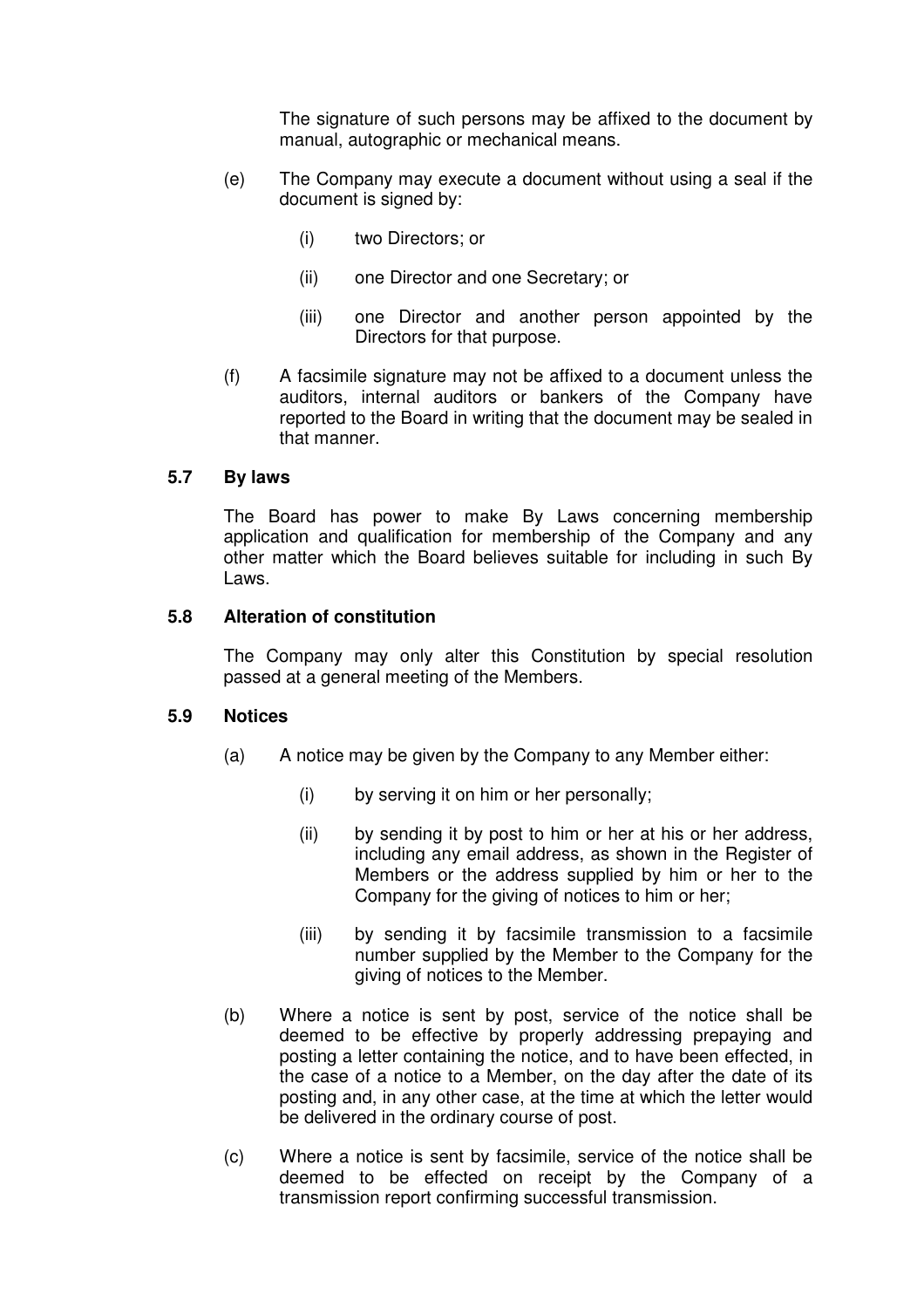- (d) Where a notice is sent by email, service of the notice shall be deemed to be effected twenty-four (24) hours after the transmission of the email unless the person transmitting the email is notified at any time that the email was undelivered or undeliverable.
- (e) A notice may be given by the Company to joint members by giving notice to the joint member first named in the Register of Members.

#### **5.10 Officers: indemnities and insurance**

- (a) To the extent permitted by the Act:
	- (i) the Company indemnifies every person who is or has been an Officer of the Company or of a wholly-owned subsidiary of the Company against any liability for costs and expenses incurred by that person in defending any proceedings in which judgement is given in that person's favour, or in which the person is acquitted, or in connection with an application in relation to any proceedings in which the Court grants relief to the person under the Law; and
	- (ii) the Company indemnifies every person who is or has been an Officer of the Company or of a wholly-owned subsidiary of the Company against any liability incurred by that person, as an Officer of the Company or of a wholly-owned subsidiary of the Company, to another person (other than the Company or a related body corporate of the Company) unless the liability arises out of conduct involving a lack of good faith.
- (b) The Company may pay, or agree to pay, a premium in respect of a contract insuring a person who is or has been an Officer of the Company or of a subsidiary of the Company against a liability:
	- $(i)$  incurred by the person in his or her capacity as an Officer of the Company or a subsidiary of the Company or in the course of acting in connection with the affairs of the Company or a subsidiary of the Company or otherwise arising out of the Officer's holding such office PROVIDED THAT the liability does not arise out of conduct involving a wilful breach of duty in relation to the Company or a subsidiary of the Company or a contravention of Sections 182 and 183 of the Act; or
	- (ii) for costs and expenses incurred by that person in defending proceedings, whatever their outcome.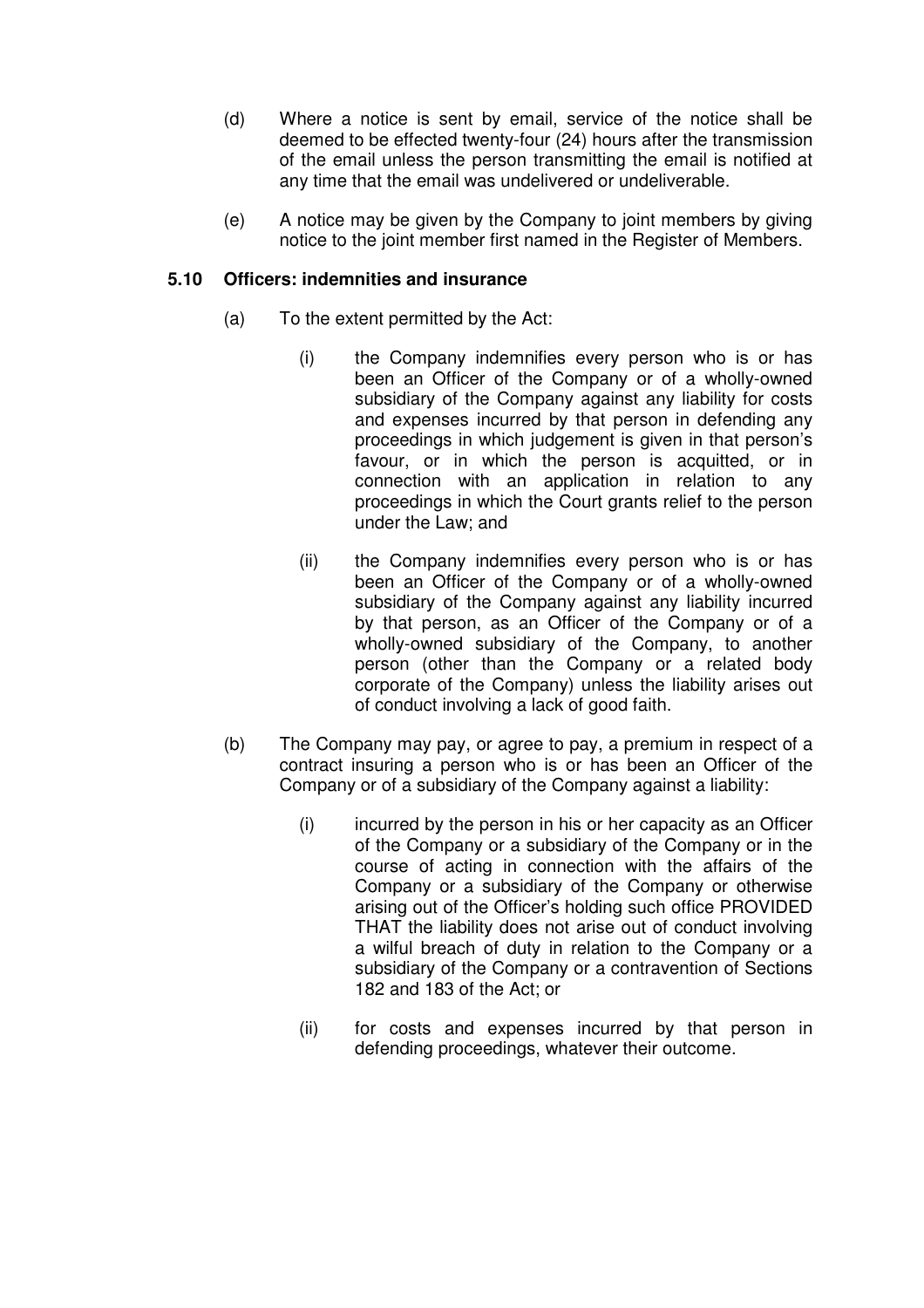- (c) In the two preceding clauses:
	- (i) the term "proceedings" means any proceedings whether civil or criminal, being proceedings in which it is alleged that the person has done or omitted to do some act, matter or thing in his or her capacity as such an Officer or in the course of acting in connection with the affairs of the Company or a wholly-owned subsidiary or subsidiary of the Company or otherwise arising out of the Officer's holding such officer (including proceedings alleging that he or she was guilty of negligence, default, breach of trust or breach of duty in relation to the Company or a whollyowned subsidiary or subsidiary of the Company); and
	- (ii) the term "Officer" has the meaning given to that term in Section 9 of the Act.

## **5.11 Winding up**

(a) Subject to clause 1.7, the Company may be dissolved by a special resolution of Members at a meeting of Members.

I, the person specified in the application of the Company's registration as a person who consents to become a Member, agree to the terms of the foregoing Constitution:

| Full names of Subscriber | <b>Signatures of Subscriber</b> |
|--------------------------|---------------------------------|
|                          |                                 |

Dated: [date]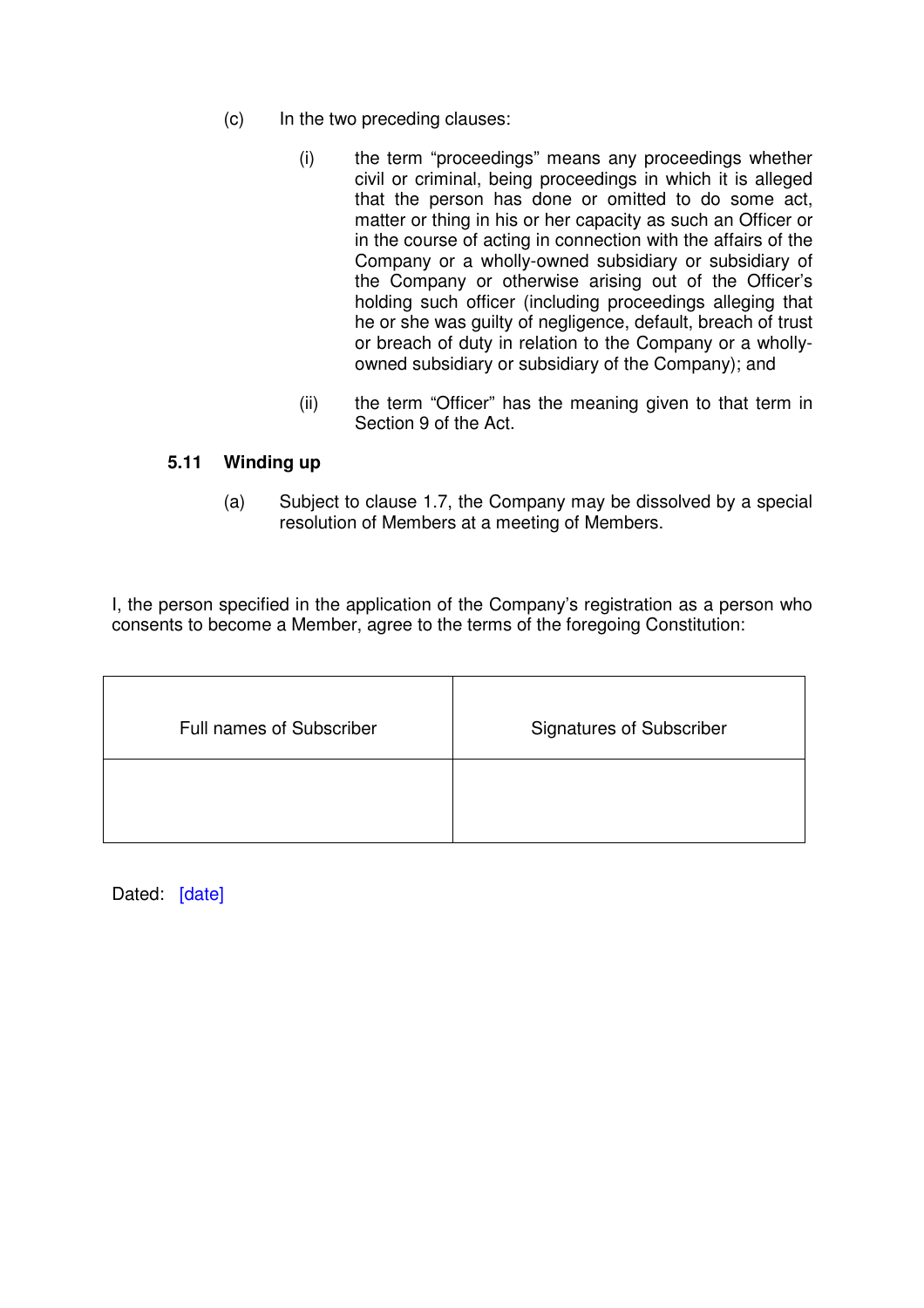#### **APPENDIX 1**

#### **PROXY FORM**

#### **Council of Small Business Organisations of Australia Ltd**

I/We ........................................................................... being a member/members of the abovenamed Company hereby appoint ......................................................... of ......................................................... or, in his or her absence, ......................................................... of ......................................................... as my/our proxy to vote for me/us on my/our behalf at the meeting of Members of the Company to be held on the .................. day of ........................................................., 20.. and at any adjournment of that meeting.

# This form is to be used \* in favour of / \* against the resolution

SIGNED this ................ day of ....................................................., 20..

\* Strike out whichever is not desired  $\overrightarrow{H}$  To be inserted if desired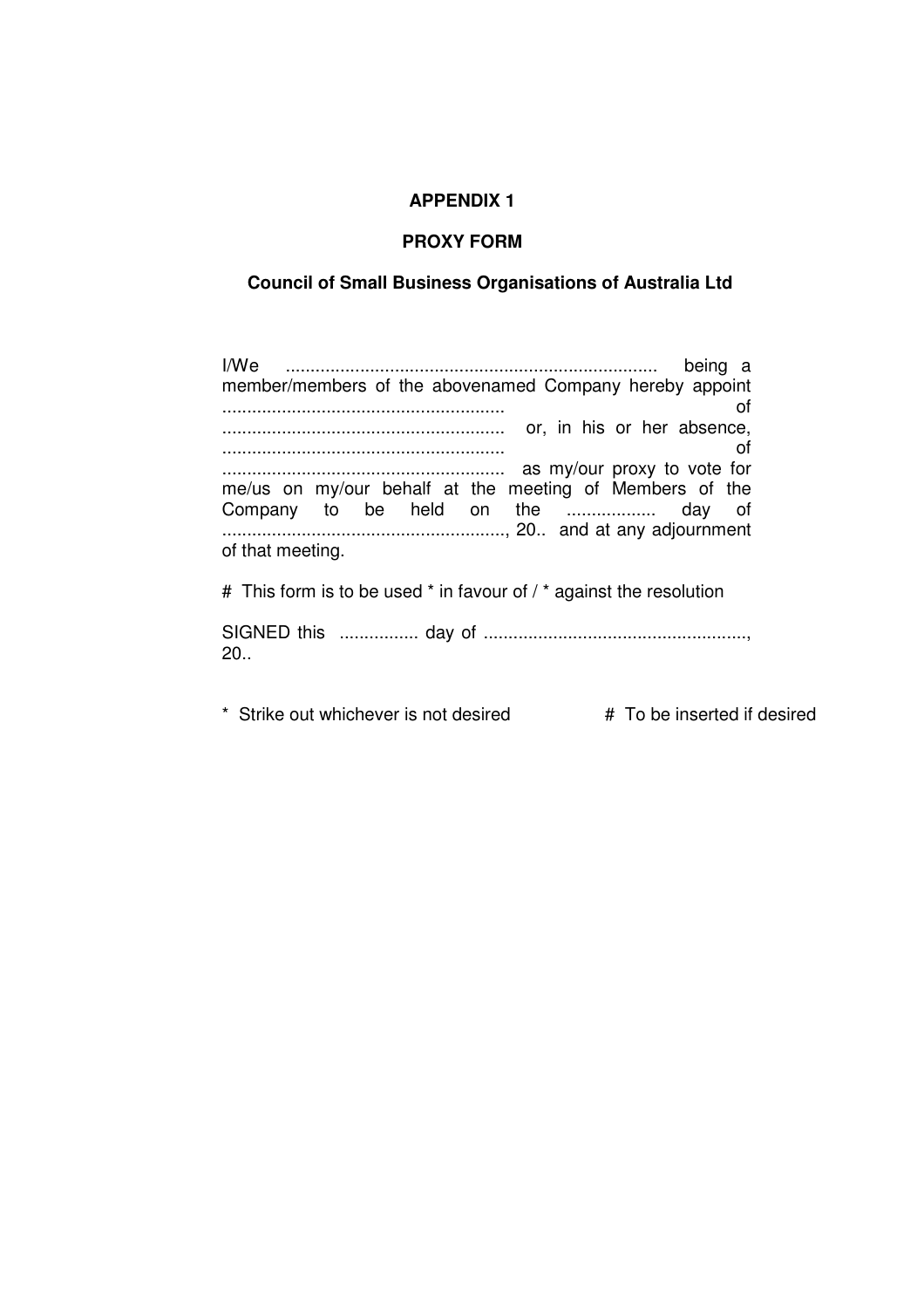# **TABLE OF CONTENTS**

| 1. |      |  |  |  |  |
|----|------|--|--|--|--|
|    | 1.1  |  |  |  |  |
|    | 1.2  |  |  |  |  |
|    | 1.3  |  |  |  |  |
|    | 1.4  |  |  |  |  |
|    | 1.5  |  |  |  |  |
|    | 1.6  |  |  |  |  |
|    | 1.7  |  |  |  |  |
| 2. |      |  |  |  |  |
|    | 2.1  |  |  |  |  |
|    | 2.2  |  |  |  |  |
|    | 2.3  |  |  |  |  |
|    | 2.4  |  |  |  |  |
|    | 2.5  |  |  |  |  |
| 3. |      |  |  |  |  |
|    | 3.1  |  |  |  |  |
|    | 3.2  |  |  |  |  |
|    | 3.3  |  |  |  |  |
|    | 3.4  |  |  |  |  |
|    | 3.5  |  |  |  |  |
|    | 3.6  |  |  |  |  |
|    | 3.7  |  |  |  |  |
|    | 3.8  |  |  |  |  |
| 4. |      |  |  |  |  |
|    | 4.1  |  |  |  |  |
|    | 4.2  |  |  |  |  |
|    | 4.3  |  |  |  |  |
|    | 4.4  |  |  |  |  |
|    | 4.5  |  |  |  |  |
|    | 4.6  |  |  |  |  |
|    | 4.7  |  |  |  |  |
|    | 4.8  |  |  |  |  |
|    | 4.9  |  |  |  |  |
|    | 4.10 |  |  |  |  |
|    | 4.11 |  |  |  |  |
|    | 4.12 |  |  |  |  |
|    | 4.13 |  |  |  |  |
|    | 4.14 |  |  |  |  |
|    | 4.15 |  |  |  |  |